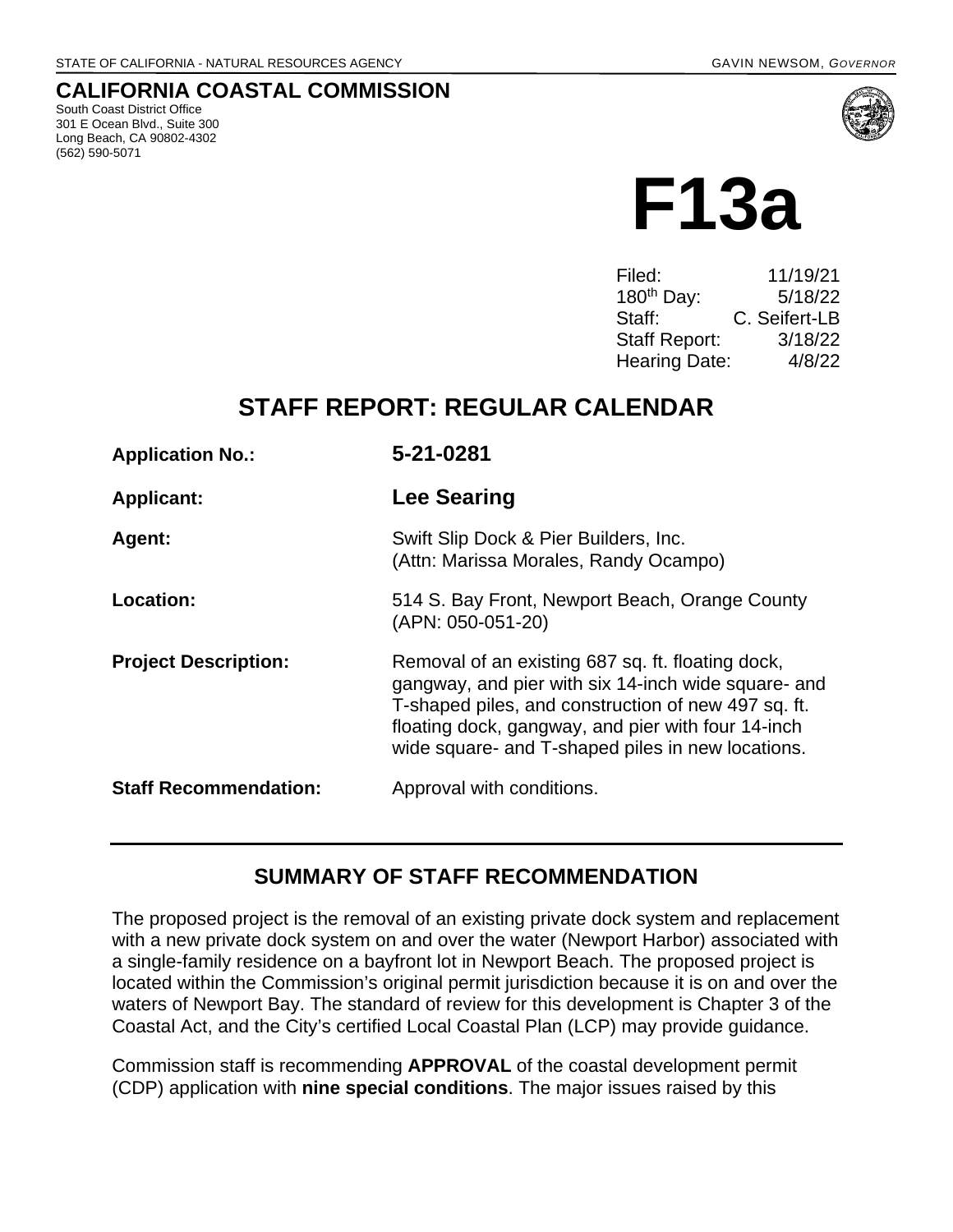proposed development concern consistency with the marine resources, water quality, public access, and recreation policies of the Coastal Act.

The proposed dock system would reduce existing overwater coverage and fill of softbottom habitat by 190 sq. ft. and 2.7 sq. ft., respectively. These reductions would increase sunlight and substrate available for eelgrass growth and increase avian foraging opportunities. However, the proposed dock float would directly shade 46 sq. ft. of an existing eelgrass patch. The applicant proposes to mitigate impacts at a 1.38:1 ratio by transplanting a portion of the existing eelgrass to a location immediately adjacent to the project site. After discussion with Commission staff, the applicant provided an alternatives analysis with a revised plan (dated March 7, 2022) referenced as "Alternative 4") that would reduce eelgrass shading to a total of 33 sq. ft. while maintaining the reductions in coverage and fill indicated above. The existing eelgrass bed extends the full length of the project area, rendering the "No Project" alternative as the only method of completely avoiding direct eelgrass impacts. The least environmentally damaging alternative that complies with Newport Beach Harbor Design Guidelines is Alternative 4, in combination with an Eelgrass Mitigation and Monitoring Plan to ensure that new eelgrass is established in the area. Therefore, staff recommends the Commission impose **Special Condition 1**, which requires the applicant to submit revised project plans, in substantial conformance with Alternative 4, bearing an approval in concept stamp from the City of Newport Beach and a Final Eelgrass Mitigation and Monitoring Plan, which shall be reviewed and approved by the California Department of Fish and Wildlife.

The dock has been designed in a manner that avoids adverse impacts to marine resources while still maintaining a usable dock and enabling recreational boating. However, to minimize potential adverse impacts to biological resources and avoid negative cumulative impacts to the Newport Bay ecosystem, staff recommends the Commission impose **Special Condition 2**, which requires the applicant to prepare a new eelgrass survey prior to construction. This condition will also require the applicant to apply for a permit amendment to relocate or redesign the dock to further minimize any additional direct impacts to existing eelgrass beds if the updated survey indicates additional eelgrass would be impacted by the proposed dock footprint. Staff also recommends the Commission impose **Special Condition 3**, which requires the applicant to survey the project area for the presence of Caulerpa (an invasive, nonnative aquatic species), prior to commencement of construction activities, consistent with the requirements for bay bottom-disturbing activities in infected systems specified in the Caulerpa Control Protocol developed in consultation with the United States Army Corps of Engineers (USACE), National Marine Fisheries Service (NMFS), California Department of Fish and Wildlife (CDFW), and the relevant Water Board offices.

Any potential addition/expansion to the floating dock system, whether temporary or permanent, even if not required to be attached to the bulkhead or a pile in the bay, would: 1) constitute development as defined in Section 30106 of the Coastal Act, 2) be located in Newport Bay within the Commission's retained jurisdiction, and 3) necessitate review and approval by the Coastal Commission, including issuance of an amendment to this permit or a new CDP. This review would also give the Commission an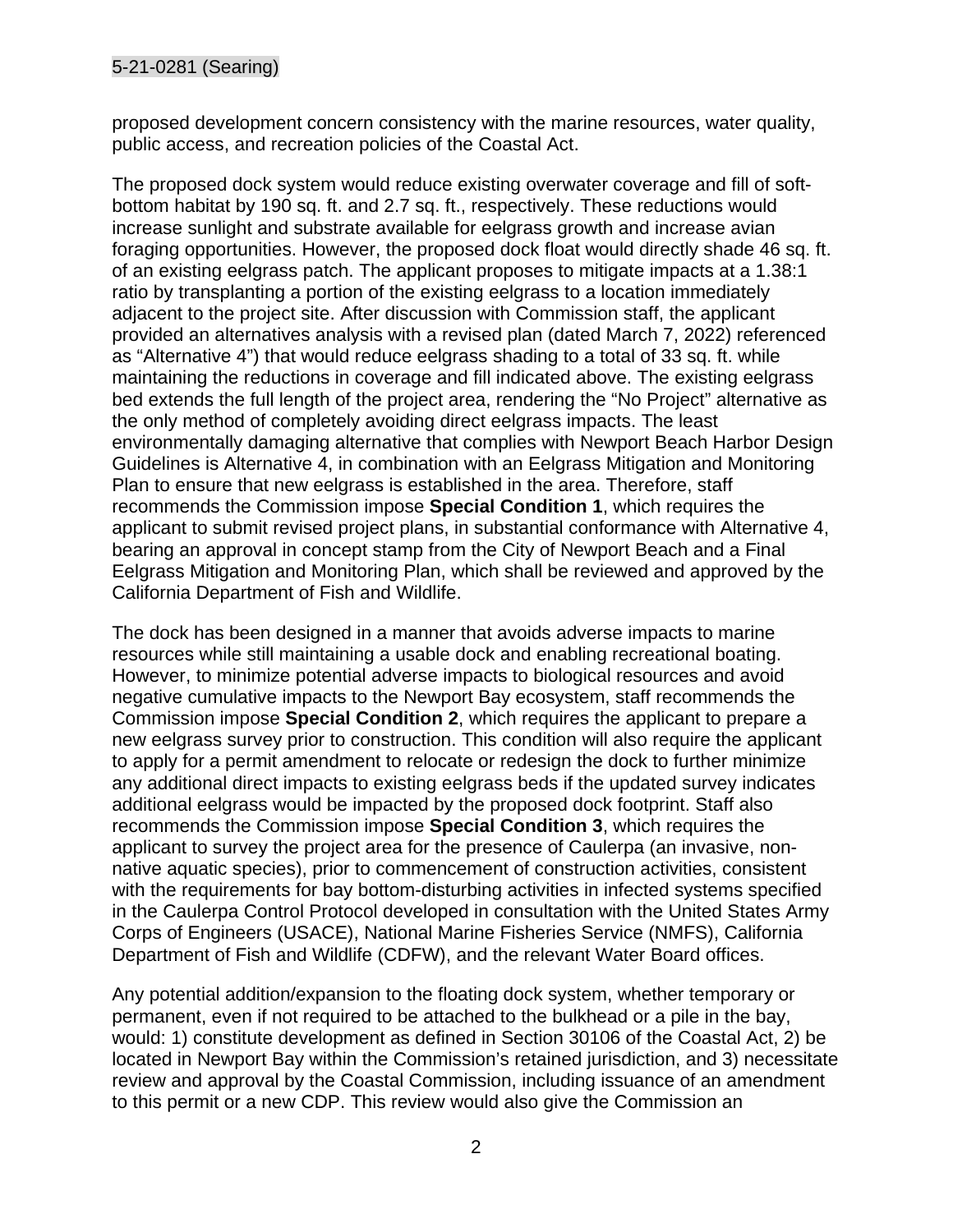opportunity to review and analyze any potential adverse impacts of an increase of water coverage in an area where such coverage is already a concern. In order to ensure that future development on the site does not adversely impact biological resources, public access, or any other protected resource, staff recommends the Commission impose **Special Condition 4**, which informs the applicant and/or any future landowner that future development at the site requires a permit amendment or a new CDP.

During construction and post-construction, the proposed project has potential for adverse impacts to water quality and marine resources. Therefore, **Special Condition 5** outlines construction responsibilities and debris removal requirements for the applicant and **Special Condition 6** requires the applicant to implement post-construction operational Best Management Practices (BMPs) to protect water quality.

To ensure that the applicant complies with all requirements, requests and mitigation measures from California Department of Fish and Wildlife (CDFW), the Regional Water Quality Control Board (RWQCB); the U.S. Army Corps of Engineers (USACE), and the U.S. Fish and Wildlife Service (USFWS), with respect to preservation and protection of water quality and the marine environment, **Special Condition 7** requires that the applicant comply with all the requirements, requests, and mitigation measures of these agencies.

The public tidelands over which the dock is proposed are managed by the City of Newport Beach. Since these are Public Trust Lands, the public maintains a right to access these navigable bay waters for navigation and recreational purposes. To preserve and maintain access to the Public Trust Tidelands, **Special Condition 8** preserves any public rights or interests that exist or may exist on the property.

Finally, the applicant submitted an administrative permit fee for the subject CDP application; **Special Condition 9** thus requires the applicant to submit the additional \$3,175 fee required for the subject non-administrative permit prior to issuance of the CDP.

If approved with the conditions recommended by staff, the proposed project will conform with the Chapter 3 policies of the Coastal Act. The motion to approve the CDP application is on page 5. The special conditions begin on page 6.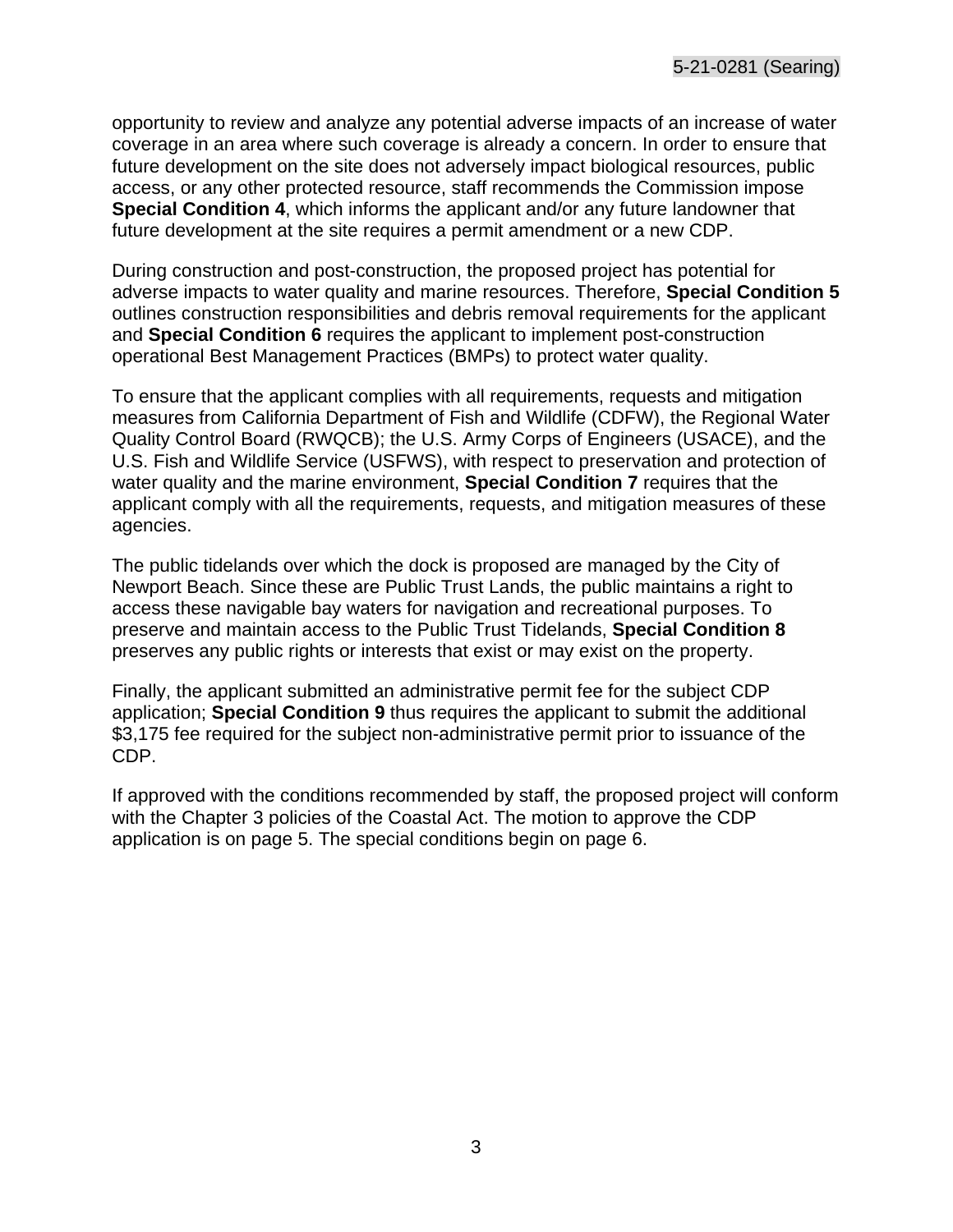# **Table of Contents**

## **EXHIBITS**

<u>[Exhibit 1 – Vicinity Map](https://documents.coastal.ca.gov/reports/2022/4/f13a/f13a-4-2022-exhibits.pdf)</u> [Exhibit 2 – Project Plans](https://documents.coastal.ca.gov/reports/2022/4/f13a/f13a-4-2022-exhibits.pdf) [Exhibit 3 – Alternatives 1-4](https://documents.coastal.ca.gov/reports/2022/4/f13a/f13a-4-2022-exhibits.pdf)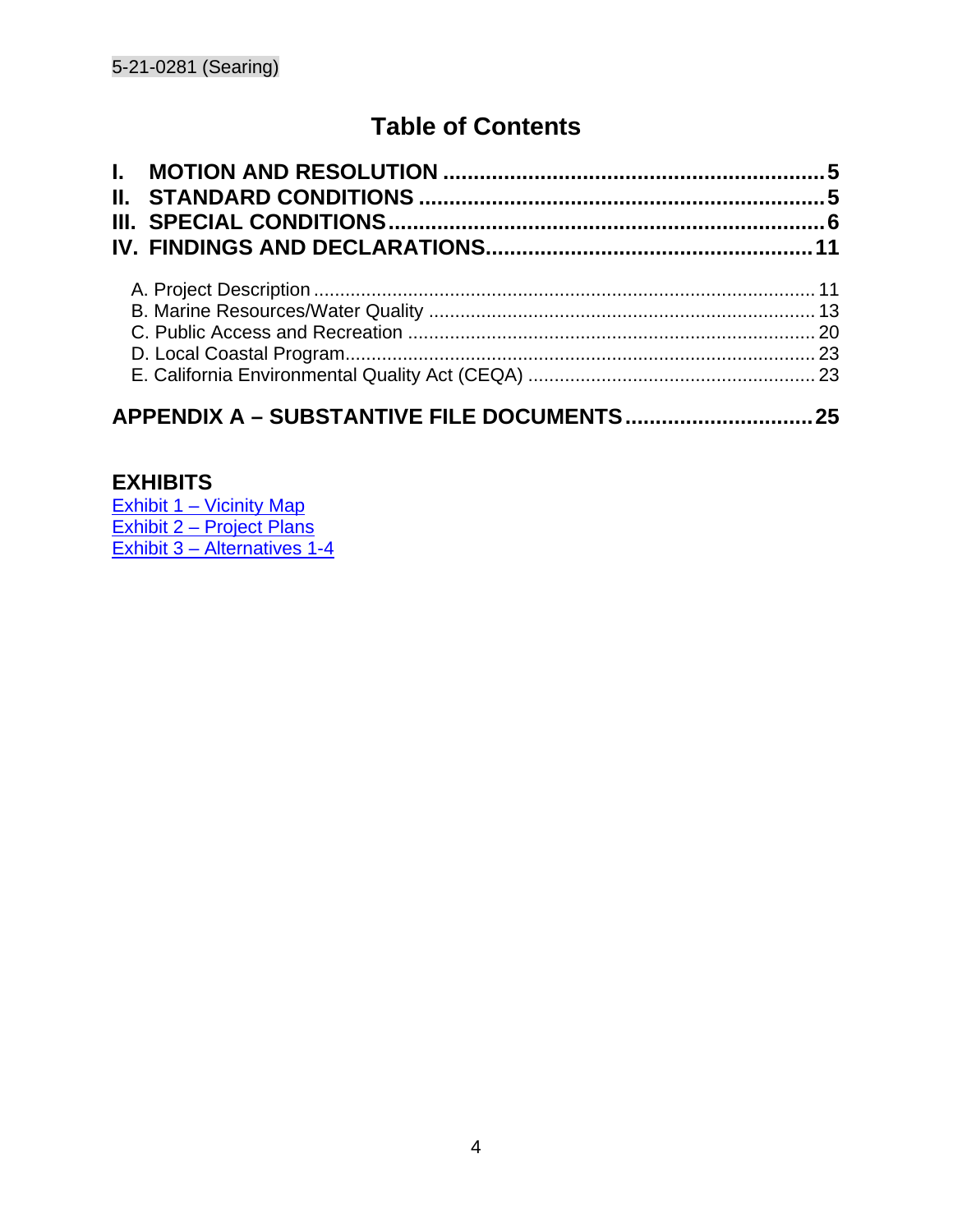# <span id="page-4-0"></span>**I. MOTION AND RESOLUTION**

**Motion:** I move that the Commission approve Coastal Development Permit 5-21- 0281 pursuant to the staff recommendation.

Staff recommends a **YES** vote on the foregoing motion. Passage of this motion will result in approval of the permit as conditioned and adoption of the following resolution and findings. The motion passes only by affirmative vote of a majority of Commissioners present.

**Resolution:** The Commission hereby approves the Coastal Development Permit for the proposed project and adopts the findings set forth below on grounds that the development as conditioned will be in conformity with the policies of Chapter 3 of the Coastal Act. Approval of the permit complies with the California Environmental Quality Act because either 1) feasible mitigation measures and/or alternatives have been incorporated to substantially lessen any significant adverse effects of the development on the environment, or 2) there are no further feasible mitigation measures or alternatives that would substantially lessen any significant adverse impacts of the development on the environment.

# <span id="page-4-1"></span>**II. STANDARD CONDITIONS**

- **1. Notice of Receipt and Acknowledgment**. The permit is not valid and development shall not commence until a copy of the permit, signed by the applicant or authorized agent, acknowledging receipt of the permit and acceptance of the terms and conditions, is returned to the Commission office.
- **2. Expiration**. If development has not commenced, the permit will expire two years from the date on which the Commission voted on the application. Development shall be pursued in a diligent manner and completed in a reasonable period of time. Application for extension of the permit must be made prior to the expiration date.
- **3. Interpretation**. Any questions of intent of interpretation of any condition will be resolved by the Executive Director or the Commission.
- **4. Assignment**. The permit may be assigned to any qualified person, provided that the assignee files with the Commission an affidavit accepting all terms and conditions of the permit.
- **5. Terms and Conditions Run with the Land**. These terms and conditions shall be perpetual, and it is the intention of the Commission and the applicant to bind all future owners and possessors of the subject property to the terms and conditions.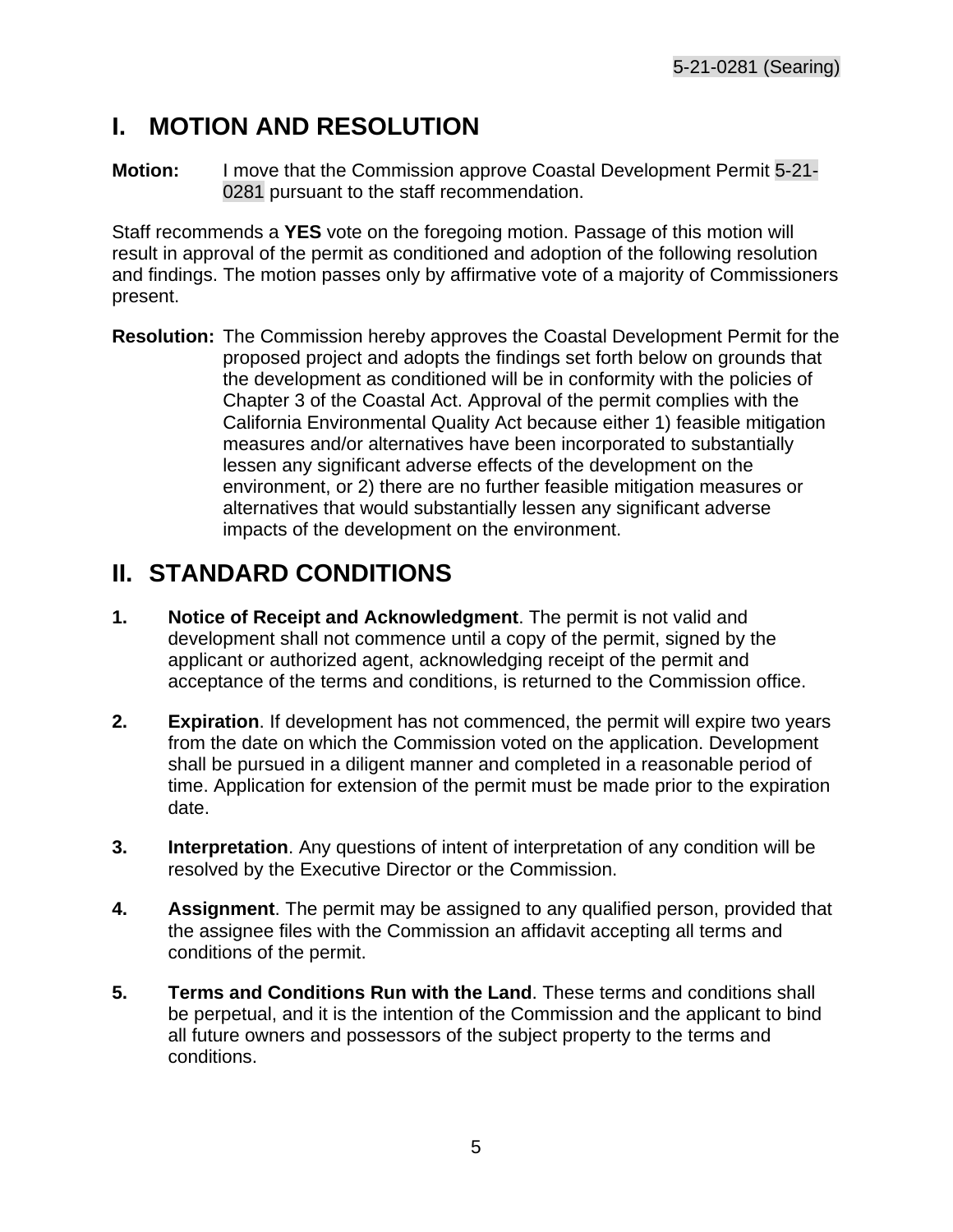# <span id="page-5-0"></span>**III. SPECIAL CONDITIONS**

- **1. Submittal of Final Plans.** PRIOR TO ISSUANCE OF THE COASTAL DEVELOPMENT PERMIT, the applicant shall submit, for the review and written approval of the Executive Director, two (2) full size sets of the following final plans:
	- A. Final dock, pier, and pile design plans that substantially conform with the plans submitted to the Commission on March 9, 2022, titled "514 Bay Front S, Newport Beach, CA 92662" and dated March 7, 2022.
	- B. Final eelgrass mitigation and monitoring plans that substantially conform with the plans submitted to the Commission on March 18, 2022, titled "Initial Eelgrass Mitigation and Monitoring Plan" and dated October 14, 2020, with proof of plan review and approval by the California Department of Fish and Wildlife (CDFW).

The applicant shall undertake development in conformance with the approved final plans unless the Commission amends this permit or the Executive Director provides a written determination that no amendment is legally required for any proposed minor deviations.

## **2. Eelgrass Survey(s).**

- A. **Pre-Construction Eelgrass Survey.** A valid pre-construction eelgrass (Zostera marina) survey shall be completed during the period of active growth of eelgrass (typically March through October). The pre-construction survey shall be completed prior to the beginning of construction and shall be valid until the next period of active growth. The survey shall be prepared in full compliance with the "California Eelgrass Mitigation Policy" dated October 2014 (except as modified by this special condition) adopted by the National Marine Fisheries Service and shall be prepared in consultation with the California Department of Fish and Wildlife. The applicants shall submit the eelgrass survey for the review and approval of the Executive Director within five (5) business days of completion of each eelgrass survey and in any event no later than fifteen (15) business days prior to commencement of any development. If the eelgrass survey identifies any eelgrass within the project area which would be impacted by the proposed project, the applicant shall undertake mitigation pursuant to the Final Eelgrass Mitigation and Monitoring Plan approved by the Executive Director..
- B. **Post-Construction Eelgrass Survey**. If any eelgrass is identified in the project area or the 10 meter buffer area by the pre-construction survey required by Subsection A of this condition, within 30 days of completion of construction, or within the first 30 days of the next active growth period following completion of construction that occurs outside of the active growth period, the applicants shall survey the project site and the 10 meter buffer area to determine if any eelgrass was adversely impacted. The survey shall be prepared in full compliance with the CEMP adopted by the NMFS (except as modified by this special condition), and in consultation with the CDFW. If side-scan sonar methods are to be used,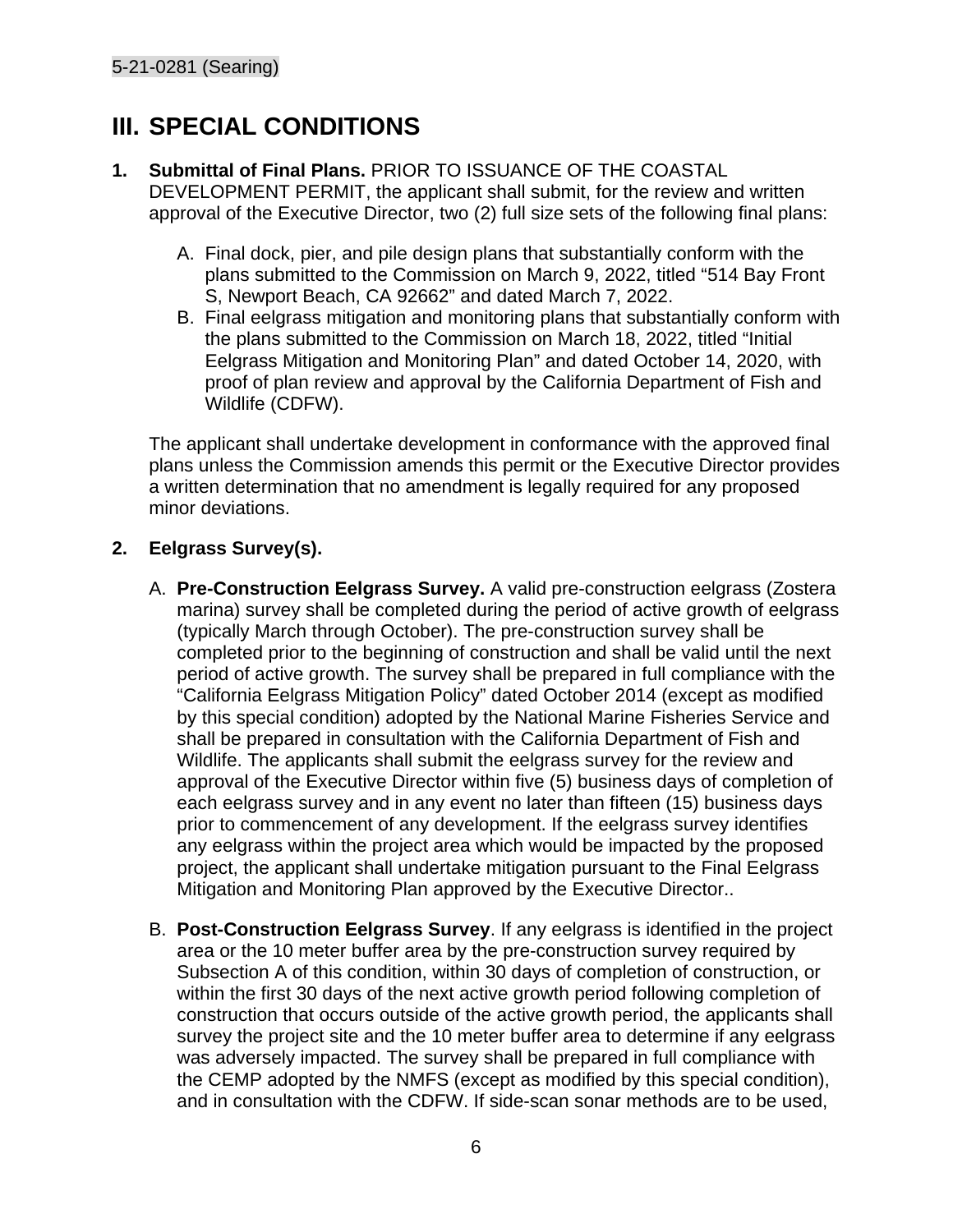evidence of a valid permit from CSLC must also be provided prior to the commencement of each survey period. The applicants shall submit the postconstruction eelgrass survey for the review and approval of the Executive Director within thirty (30) days after completion of the survey. If any additional eelgrass has been adversely impacted beyond the area of impacted identified in the pre-construction eelgrass survey, the applicants shall replace the impacted eelgrass at a minimum final 1.38:1 ratio on-site (mitigation: impact), or at another location, in accordance with the CEMP. Any exceptions to the required 1.38:1 minimum final mitigation ratio found within the CEMP shall not apply. Based on past performance of eelgrass mitigation efforts, in order to achieve this minimum, the appropriate regional initial planting ratio provided in the CEMP should be used. Implementation of mitigation to ensure success in achieving the minimum final mitigation ratio (1.38:1) shall require an amendment to this permit or a new coastal development permit unless the Executive Director provides a written determination that no amendment or new permit is required.

#### **3. Pre-construction Caulerpa Sp. Survey.**

- A. Not earlier than 90 days nor later than 30 days prior to commencement or recommencement of any development authorized under this coastal development permit (the "project"), the applicant shall undertake a survey of the project area and a buffer area at least 10 meters beyond the project area to determine the presence of the invasive alga Caulerpa sp. The survey shall include a visual examination of the substrate.
- B. The survey protocol shall be prepared in consultation with the Regional Water Quality Control Board, the California Department of Fish and Wildlife, and the National Marine Fisheries Service.
- C. Within five (5) business days of completion of the survey, the applicant shall submit the survey:
	- 1. for the review and approval of the Executive Director; and
	- 2. to the Surveillance Subcommittee of the Southern California Caulerpa Action Team (SCCAT). The SCCAT Surveillance Subcommittee may be contacted through California Department of Fish & Wildlife (858/467- 4218) National Marine Fisheries Service (562/980-4043).
- D. Prior to initiation of any authorized Bottom Disturbing Activity within an Infected System, two surveys, initiated not less than 60 days apart, shall be conducted within the project APE. The first survey shall be conducted using High Intensity Level techniques and the second survey shall be conducted using Eradication Area Level techniques. Both surveys shall be conducted within the same High Growth Period. Deviations from this condition may be considered on a case-by-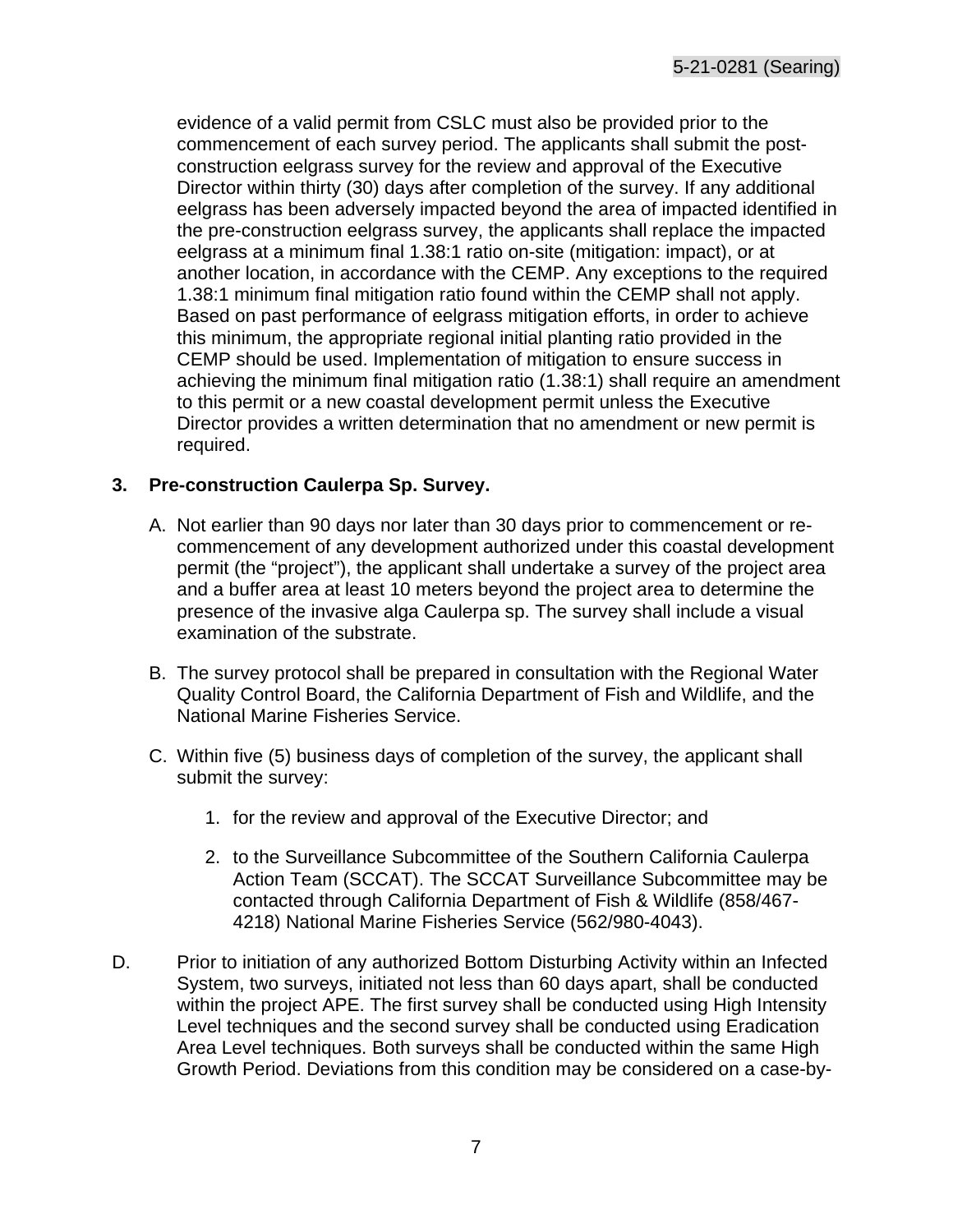case basis by the appropriate regulatory agency in consultation with NOAA Fisheries and CDFW. 2.

E. At least one survey shall be conducted within 45 days of initiation of an authorized Bottom Disturbing Activity (a "Pre-Act Survey"). This survey could be the second (Eradication Area Level) survey conducted during the High Growth Period. However, project delays may require that a third survey be conducted prior to initiation of the Bottom Disturbing Activity in order to meet this 45-day requirement. If a third survey is required, this survey shall be conducted at either a High Intensity Level or Eradication Area Level as determined by the NOAA Fisheries/CDFW Contacts based upon site circumstances and proximity to infestations. To determine appropriate survey level, please contact the NOAA Fisheries/CDFW Contacts with project specific information.

F. If Caulerpa species is found within the project or buffer areas, the applicant shall not proceed with the project until 1) the applicant provides evidence to the Executive Director, subject to concurrence by the Executive Director, that all Caulerpa sp. discovered within the project and buffer area has been eliminated in a manner that complies with all applicable governmental approval requirements, including but not limited to those of the California Coastal Act, or 2) the applicant has revised the project to avoid any contact with Caulerpa species. No revisions to the project shall occur without a Coastal Commission approved amendment to this coastal development permit unless the Executive Director determines that no amendment is legally required.

- **4. Future Development.** This permit is only for the development described in CDP No. 5-21-0281. Pursuant to Title 14 of the California Code of Regulations, Section 13253(b)(6), the exemptions otherwise provided in Public Resources Code Section 30610(b) shall not apply to the development governed by CDP No. 5-21-0281, including the proposed private dock system. Accordingly, any future improvements to the development authorized by this permit, including but not limited to repair and maintenance identified as requiring a permit in Public Resources Code Section 30610(d) and Title 14 of the California Code of Regulations, Sections 13252(a)-(b), shall require an amendment to CDP No. 5-21-0281 from the Commission or shall require an additional CDP from the Commission or from the applicable certified local government.
- **5. Construction Responsibilities and Debris Removal.** By acceptance of this permit, the permittee agrees to comply with the following construction related requirements:
	- A. No demolition or construction materials, equipment, debris, or waste shall be placed or stored where it may enter sensitive habitat, receiving waters or a storm drain, or be subject to wave, wind, rain, or tidal erosion and dispersion;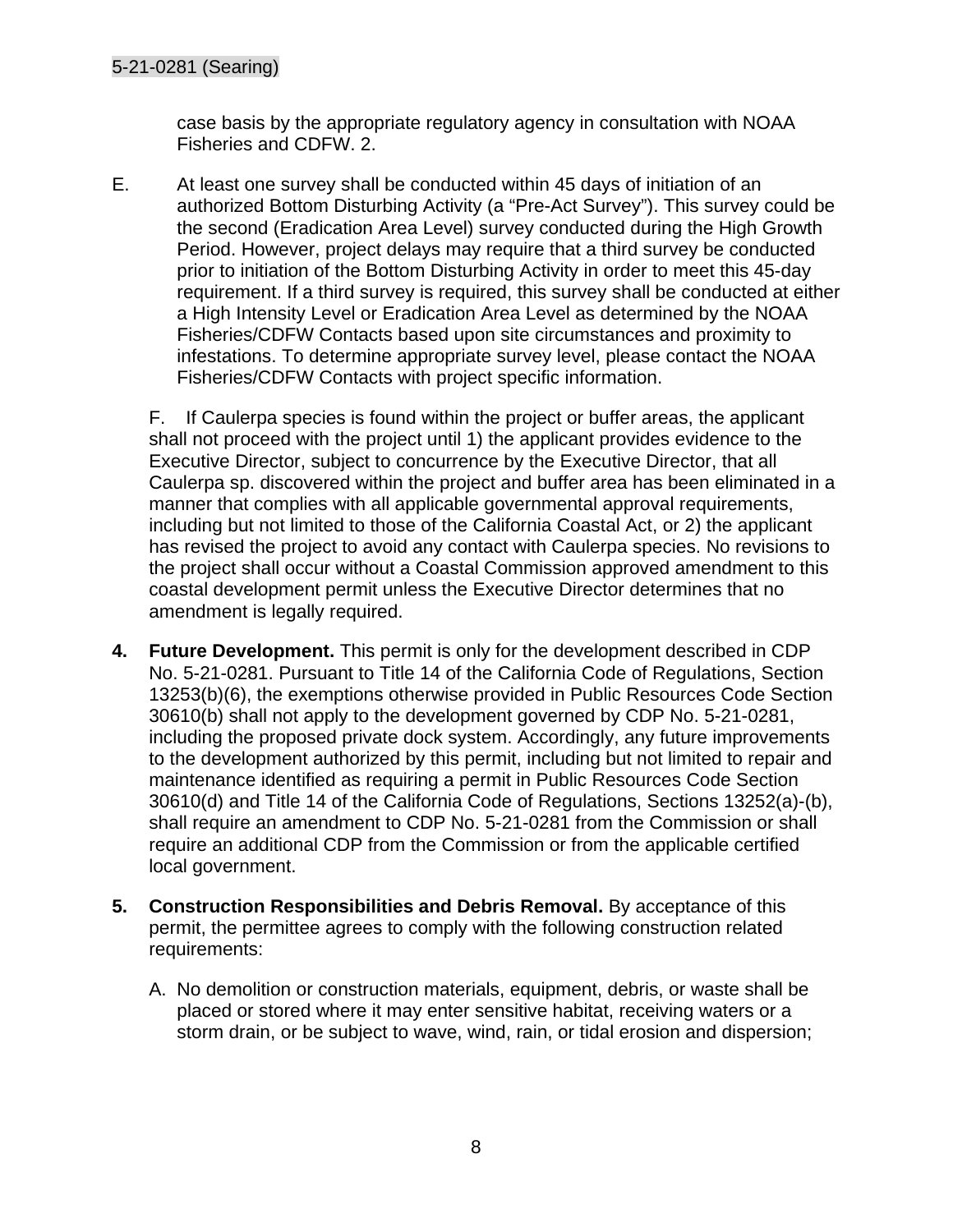- B. Any and all debris resulting from demolition or construction activities, and any remaining construction material, shall be removed from the project site within 24 hours of completion of the project;
- C. Demolition or construction debris and sediment shall be removed from work areas each day that demolition or construction occurs to prevent the accumulation of sediment and other debris that may be discharged into coastal waters;
- D. Machinery or construction materials not essential for project improvements will not be allowed at any time in the intertidal zone;
- E. If turbid conditions are generated during construction a silt curtain will be utilized to control turbidity;
- F. Floating booms will be used to contain debris discharged into coastal waters and any debris discharged will be removed as soon as possible but no later than the end of each day;
- G. Non buoyant debris discharged into coastal waters will be recovered by divers as soon as possible after loss;
- H. All trash and debris shall be disposed in the proper trash and recycling receptacles at the end of every construction day;
- I. The permittee shall provide adequate disposal facilities for solid waste, including excess concrete, produced during demolition or construction;
- J. Debris shall be disposed of at a legal disposal site or recycled at a recycling facility. If the disposal site is located in the coastal zone, a Coastal Development Permit or an amendment to this permit shall be required before disposal can take place unless the Executive Director determines that no amendment or new permit is legally required;
- K. All stock piles and construction materials shall be covered, enclosed on all sides, shall be located as far away as possible from drain inlets and any waterway, and shall not be stored in contact with the soil;
- L. Machinery and equipment shall be maintained and washed in confined areas specifically designed to control runoff. Thinners or solvents shall not be discharged into sanitary or storm sewer systems;
- M. The discharge of any hazardous materials into any receiving waters shall be prohibited;
- N. Spill prevention and control measures shall be implemented to ensure the proper handling and storage of petroleum products and other construction materials. Measures shall include a designated fueling and vehicle maintenance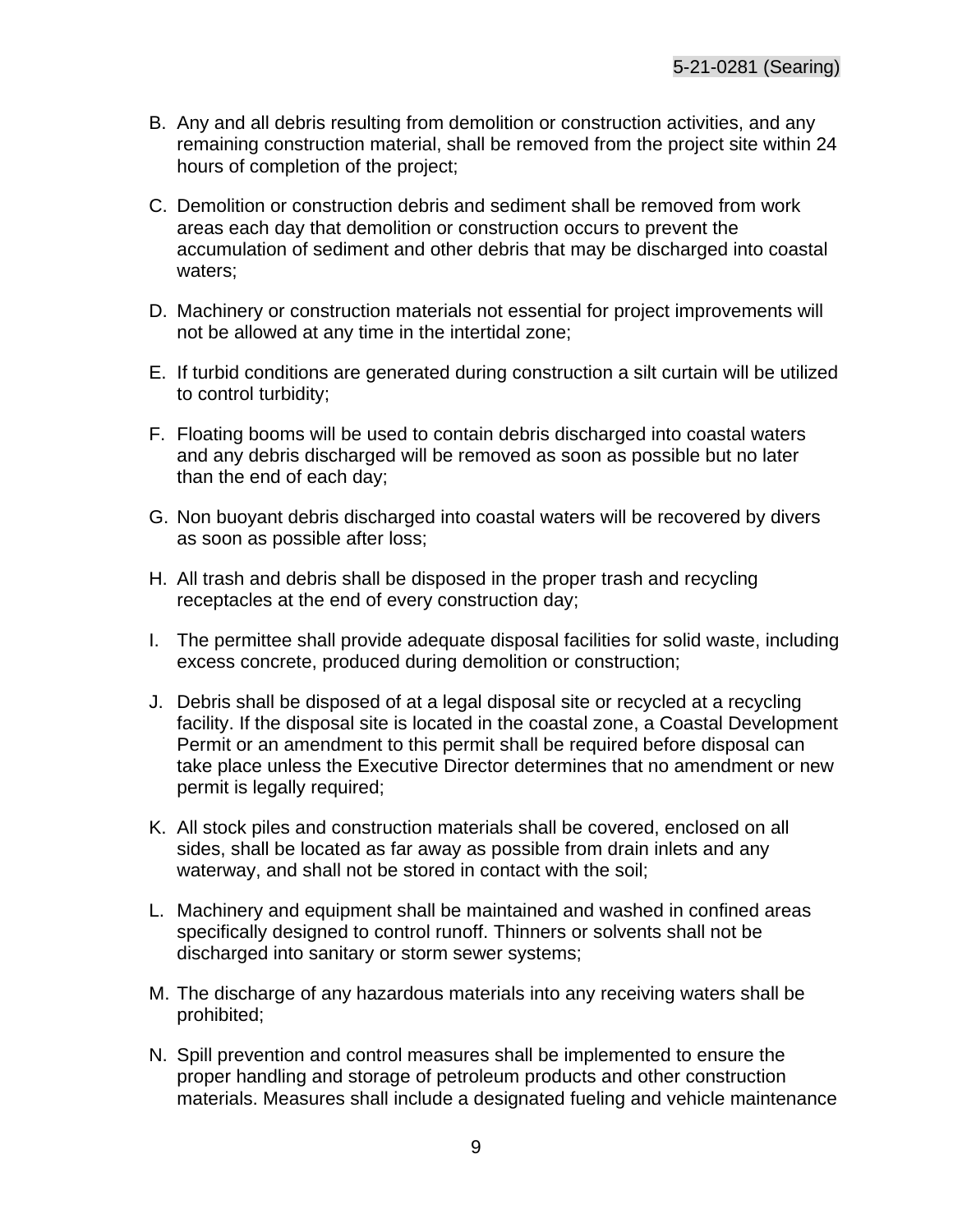area with appropriate berms and protection to prevent any spillage of gasoline or related petroleum products or contact with runoff. The area shall be located as far away from the receiving waters and storm drain inlets as possible;

- O. Best Management Practices (BMPs) and Good Housekeeping Practices (GHPs) designed to prevent spillage and/or runoff of demolition or construction-related materials, and to contain sediment or contaminants associated with demolition or construction activity, shall be implemented prior to the on-set of such activity; and
- P. All BMPs shall be maintained in a functional condition throughout the duration of construction activity.
- **6. Best Management Practices (BMPs) Program.** By acceptance of this permit, the permittee agrees that the long-term water-borne berthing of boat(s) in the approved dock and/or boat slip will be managed in a manner that protects water quality pursuant to the implementation of the following BMPs.
	- A. Boat Cleaning and Maintenance Measures:
		- 1. In-water top-side and bottom-side boat cleaning shall minimize the discharge of soaps, paints, and debris;
		- 2. In-the-water hull scraping or any process that occurs under water that results in the removal of paint from boat hulls shall be prohibited. Only detergents and cleaning components that are designated by the manufacturer as phosphate-free and biodegradable shall be used, and the amounts used minimized; and
	- B. Solid and Liquid Waste Management Measures:
		- 1. All trash, recyclables, and hazardous wastes or potential water contaminants, including old gasoline or gasoline with water, absorbent materials, oily rags, lead acid batteries, anti-freeze, waste diesel, kerosene and mineral spirits shall not at any time be disposed of in the water or gutter but, rather be disposed of in a manner consistent with state and/or federal regulations.
	- C. Petroleum Control Management Measures:
		- 1. Boaters will practice preventive engine maintenance and will use oil absorbents in the bilge and under the engine to prevent oil and fuel discharges. Oil absorbent materials shall be examined at least once a year and replaced as necessary. Used oil absorbents are hazardous waste in California. Used oil absorbents must therefore be disposed in accordance with hazardous waste disposal regulations. The boaters shall regularly inspect and maintain engines, seals, gaskets, lines and hoses in order to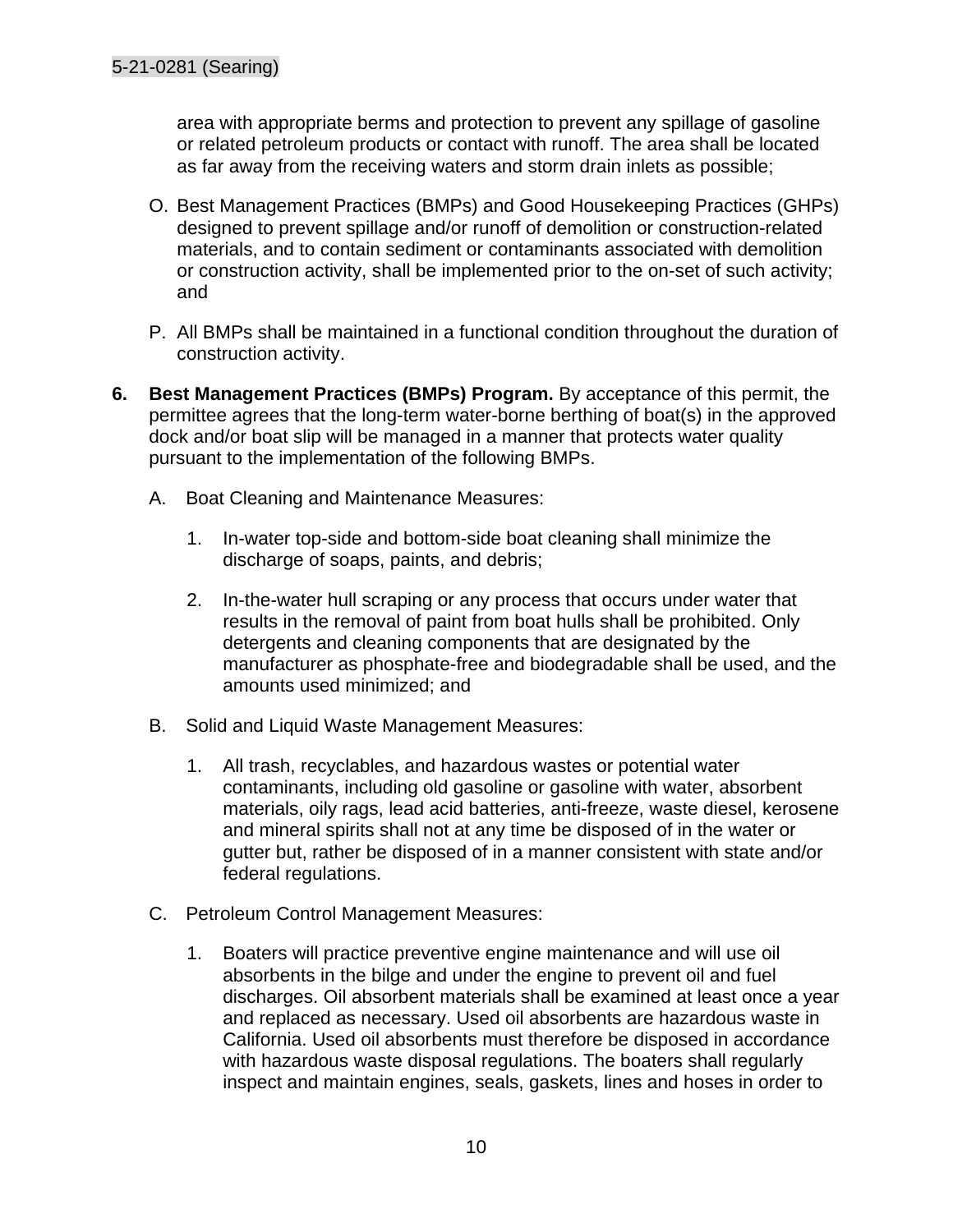prevent oil and fuel spills. The use of soaps that can be discharged by bilge pumps is prohibited;

- 2. If the bilge needs more extensive cleaning (e.g., due to spills of engine fuels, lubricants or other liquid materials), the boaters will use a bilge pump-out facility or steam cleaning services that recover and properly dispose or recycle all contaminated liquids; and
- 3. Bilge cleaners which contain detergents or emulsifiers will not be used for bilge cleaning since they may be discharged to surface waters by the bilge pumps.
- **7. Resource Agencies.** The permittee shall comply with all requirements, requests and mitigation measures from the California Department of Fish and Wildlife (CDFW), the Regional Water Quality Control Board (RWQCB); the U.S. Army Corps of Engineers (USACE), and the U.S. Fish and Wildlife Service (USFWS) with respect to preservation and protection of water quality and the marine environment. The permittee shall consult with the California Department of Fish and Wildlife prior to transplant of eelgrass, shall obtain a Scientific Collecting Permit if the Department deems such permit required, and shall provide evidence of the approved permit to the Executive Director prior to transplant of eelgrass. Any change in the approved project that may be required by the above-stated agencies shall be submitted to the Executive Director in order to determine if the proposed change shall require a permit amendment pursuant to the requirements of the Coastal Act and the California Code of Regulations.
- **8. Public Rights and Public Trust.** The Coastal Commission's approval of this permit shall not constitute a waiver of any public rights that exist or may exist on the property. The permittee shall not use this permit as evidence of a waiver of any public rights that may exist on the property now or in the future.
- **9. Application Fee.** PRIOR TO ISSUANCE OF THE COASTAL DEVELOPMENT PERMIT, the applicant shall pay the balance of the application fee for a dock less than 1,000 gross sq. ft., which equals \$3,175.

# <span id="page-10-0"></span>**IV. FINDINGS AND DECLARATIONS**

# <span id="page-10-1"></span>**A. Project Description**

The subject site is located in and over the waters of Newport Bay adjacent to 514 S. Bay Front in Newport Beach, Orange County **[\(Exhibit 1\)](https://documents.coastal.ca.gov/reports/2022/4/f13a/f13a-4-2022-exhibits.pdf)**. The privately-owned dock is located on Balboa Island and the proposed replacement is intended to berth recreational vessels associated with the adjacent single family residence.

The subject dock is located on public tidelands managed by the City of Newport Beach within the Coastal Commission's retained permit jurisdiction. The City issues local permits, entitled "City of Newport Beach Harbor Permits," for dock systems and other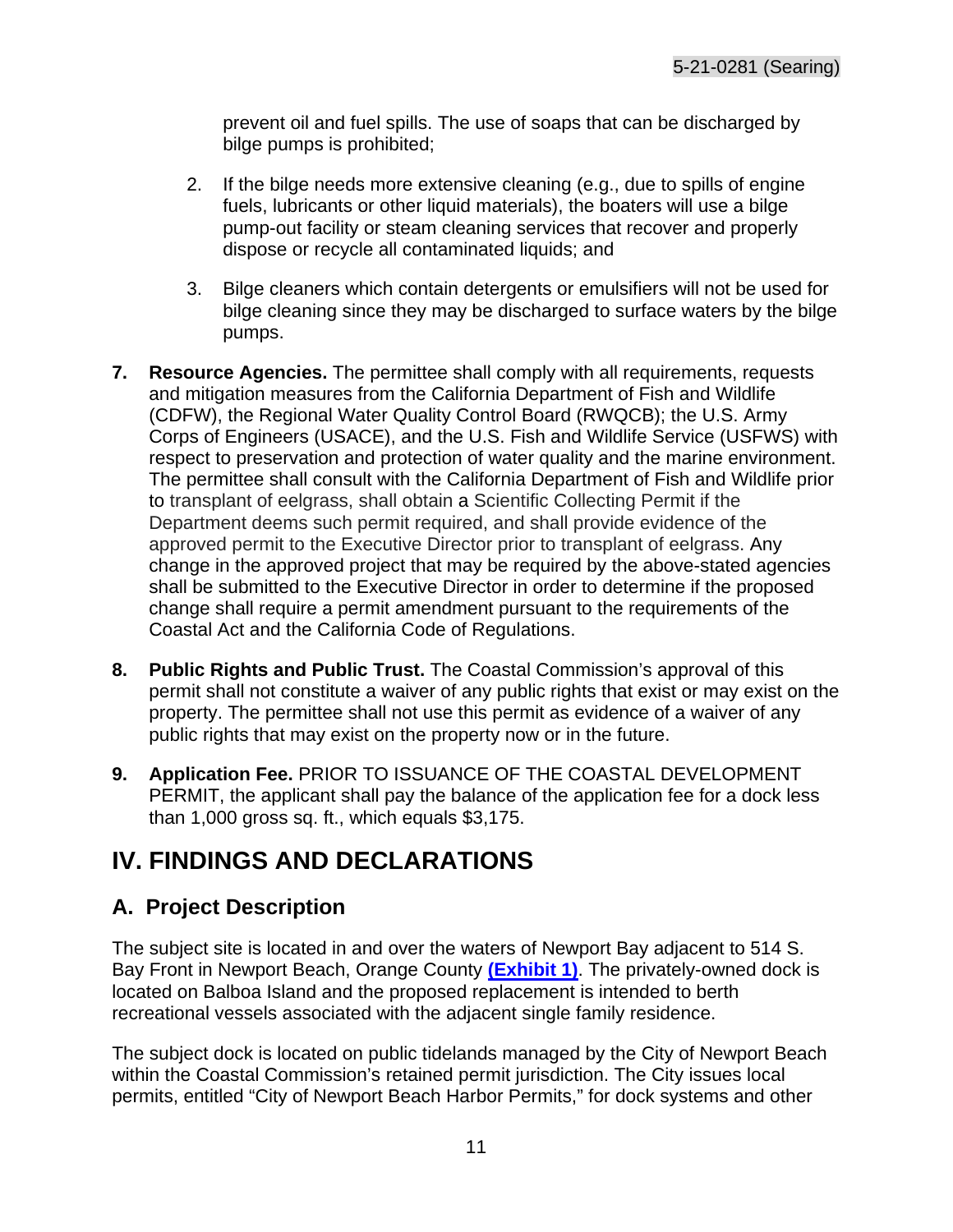forms of development in the public tidelands area. While the Harbor Permit does not constitute a lease, it does authorize the development and requires a fee from the applicant for temporary private use of the public tidelands, either bi-monthly or annually, estimated from the water bill associated with the adjacent private property. The City determines and collects the fee, for deposit in a Tidelands Fund reserved for public access and water quality improvements to Newport Harbor. The applicant provided an exhibit from the City's website as evidence that their dock is over public waters subject to the City's fee program and they are required to pay the recurring fees.

The applicant proposes removal of an existing, 210 sq. ft. floating dock (21 by 10-ft.), 51 sq. ft. gangway (3 by [1](#page-11-0)7-ft.), 196 sq. ft. pier (14 by 14-ft.) and six square/T-shaped<sup>1</sup> marina guide piles (14 by 14-inches). The existing dock system and piles will be replaced with a new, 192 sq. ft. dock float (8 by 24-ft.), 72 sq. ft. gangway (3 by 24-ft.), 233 sq. ft. pier (varying length/width), and four square/T-shaped piles (14 by 14-inches) installed in new locations below the proposed dock system **[\(Exhibit 2\)](https://documents.coastal.ca.gov/reports/2022/4/f13a/f13a-4-2022-exhibits.pdf)**. The new dock system will be comprised of wood, composite material, Styrofoam, and concrete. While water coverage from the gangway will increase by 21 sq. ft., the overall water coverage will decrease by 190 sq. ft. The existing 8.2 sq. ft. of fill in harbor waters will be reduced to 5.44 sq. ft. The existing and proposed dock systems are both sited four feet channelward of the U.S. Pierhead Line, as allowed with the City of Newport Beach Harbor Permit Policy allowing up to 10-ft. encroachment between U.S. Bulkhead Station Nos. 256 and 259.

The existing dock directly shades approximately 13 sq. ft. of an existing eelgrass bed onsite. The applicant's initially proposed dock system would shade approximately 46 sq. ft. of the existing eelgrass bed. The applicant has provided alternative designs to further reduce the amount of eelgrass shading. The applicant provided four alternative dock layouts resulting in varying levels of eelgrass shading, water coverage, and fill; Alternative 4 would result in the same reduction in water coverage and fill summarized above, with 33 sq. ft. of direct eelgrass shading rather than the initially proposed 46 sq. ft.

The Commission issued CDP Waiver No. 5-04-477-W for demolition and construction of a new single-family residence on the subject landside lot on January 31, 2005. No other permit history exists for the project area. The applicant has indicated the existing dock system was constructed prior to adoption of the Coastal Act in 1972; historic aerials available for the subject site extend only as far back as 1995 and show the existing dock system.

The City of Newport Beach LCP was effectively certified on January 13, 2017. The project area is within the Commission's original permit jurisdiction, due to its location beyond the bulkhead and bayward of the mean high tide line. The standard of review for

<span id="page-11-0"></span> $<sup>1</sup>$  Square and T-shaped piles differ in shape solely at the dock-attachment end; the end of the pile</sup> installed in harbor substrate is square for both types, resulting in the same amount of fill.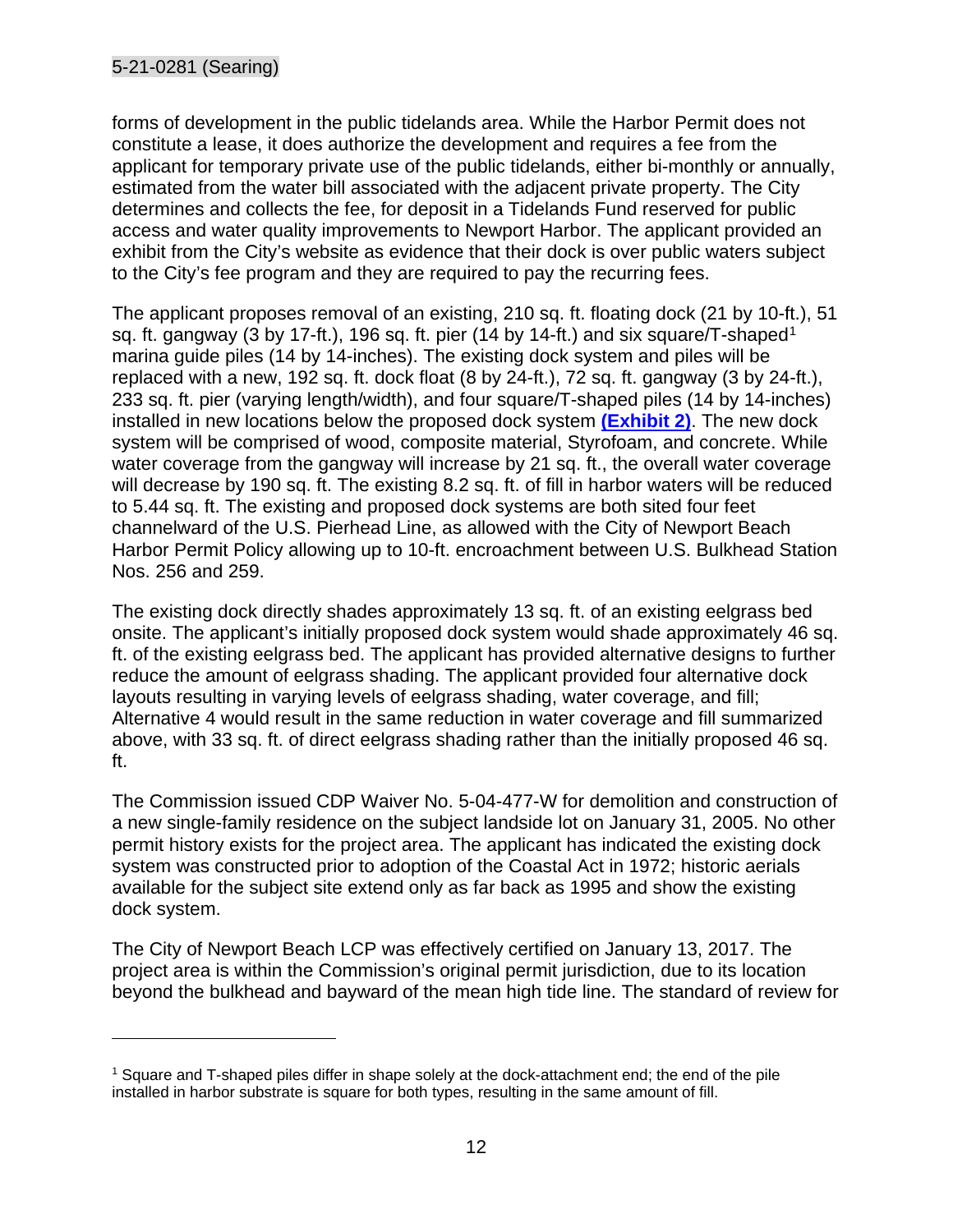development within the Commission's original permit jurisdiction is Chapter 3 of the Coastal Act. The City's certified LCP is advisory in nature and may provide guidance.

## <span id="page-12-0"></span>**B. Marine Resources/Water Quality**

Section 30230 of the Coastal Act states:

Marine resources shall be maintained, enhanced, and where feasible, restored. Special protection shall be given to areas and species of special biological or economic significance. Uses of the marine environment shall be carried out in a manner that will sustain the biological productivity of coastal waters and that will maintain healthy populations of all species of marine organisms adequate for longterm commercial, recreational, scientific, and educational purposes.

Section 30231 of the Coastal Act states:

The biological productivity and the quality of coastal waters, streams, wetlands, estuaries, and lakes appropriate to maintain optimum populations of marine organisms and for the protection of human health shall be maintained and, where feasible, restored through, among other means, minimizing adverse effects of waste water discharges and entrainment, controlling runoff, preventing depletion of ground water supplies and substantial interference with surface waterflow, encouraging waste water reclamation, maintaining natural vegetation buffer areas that protect riparian habitats, and minimizing alteration of natural streams.

Section 30232 of the Coastal Act states:

Protection against the spillage of crude oil, gas, petroleum products, or hazardous substances shall be provided in relation to any development or transportation of such materials. Effective containment and cleanup facilities and procedures shall be provided for accidental spills that do occur.

Section 30233 of the Coastal Act states, in relevant in part:

(a) The diking, filling, or dredging of open coastal waters, wetlands, estuaries, and lakes shall be permitted in accordance with other applicable provisions of this division, where there is no feasible less environmentally damaging alternative, and where feasible mitigation measures have been provided to minimize adverse environmental effects, and shall be limited to the following:…

(2) Maintaining existing, or restoring previously dredged, depths in existing navigational channels, turning basins, vessel berthing and mooring areas, and boat launch areas.

(3) In open coastal waters, other than wetlands, including streams, estuaries, and lakes, new or expanded boating facilities and the placement of structural pilings for public recreational piers that provide public access and recreational opportunities…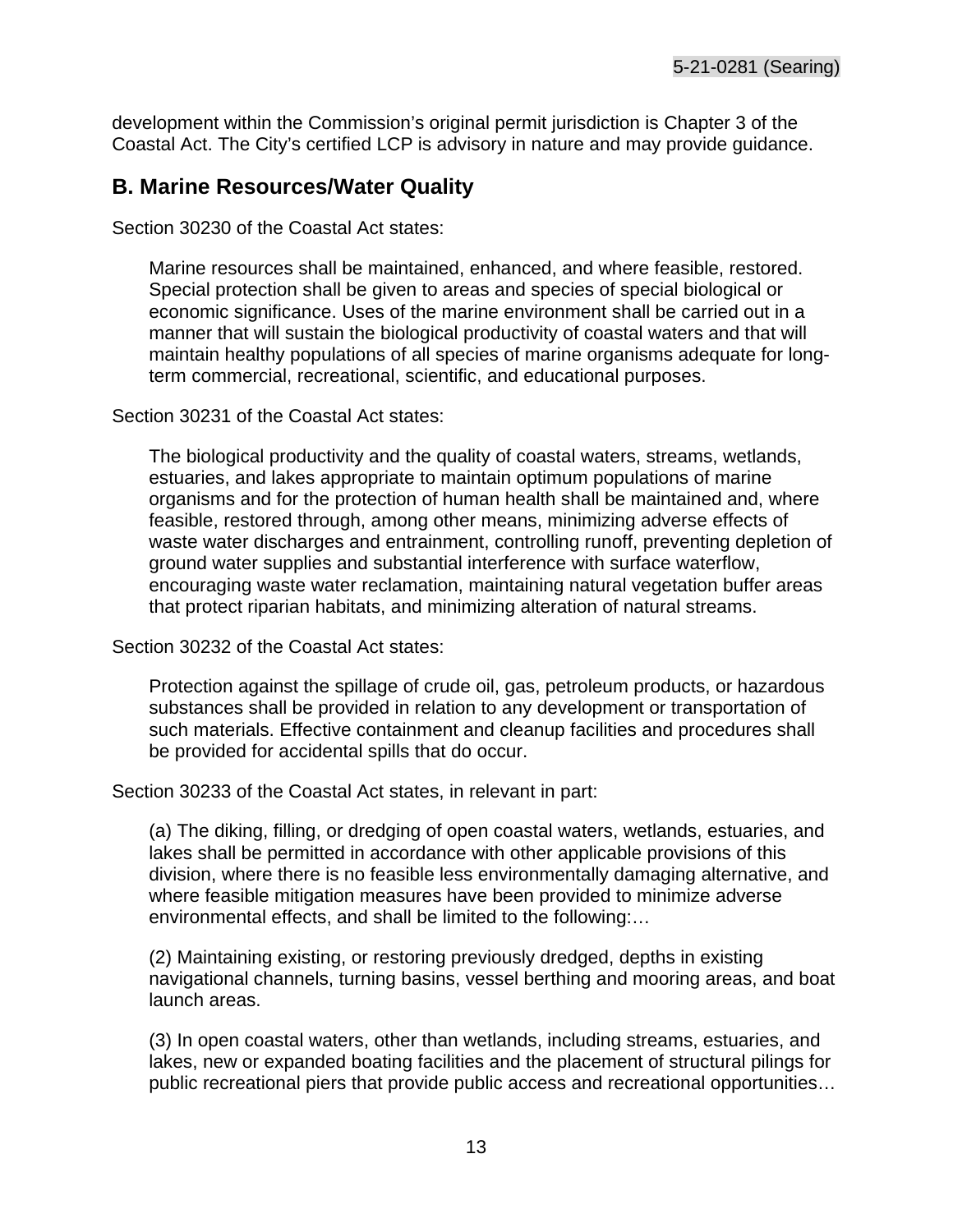#### 5-21-0281 (Searing)

6) Restoration purposes.

Policy 4.1.4-5 of the certified Newport Beach Land Use Plan (LUP) states:

Where applicable require eelgrass and Caulerpa taxifolia surveys to be conducted as a condition of City approval for projects in Newport Bay in accordance with operative protocols of the Southern California Eelgrass Mitigation Policy and Caulerpa taxifolia Survey protocols.

Policy 4.2.3-1 of the certified LUP states, in relevant part:

Permit the diking, filling, or dredging of open coastal waters, wetlands, estuaries, and lakes in accordance with other applicable provisions of the LCP, where there is no feasible less environmentally damaging alternative, and where feasible mitigation measures have been provided to minimize adverse environmental effects and limited to the following:…

C. In open coastal waters, other than wetlands, including estuaries and streams, new or expanded boating facilities, including slips, access ramps, piers, marinas, recreational boating, launching ramps, and pleasure ferries, and the placement of structural pilings for public recreational piers that provide public access and recreational opportunities.

Policy 4.2.3-2 of the certified LUP states:

Continue to permit recreational docks and piers as an allowable use within intertidal areas in Newport Harbor.

Policy 4.2.5-1 of the certified LUP states:

Avoid impacts to eelgrass (Zostera marina) to the greatest extent possible. Mitigate losses of eelgrass at a 1.2 to 1 mitigation ratio and in accordance with the Southern California Eelgrass Mitigation Policy. Encourage the restoration of eelgrass throughout Newport Harbor where feasible.

Policy 4.3.1-8 of the certified LUP states:

Protection against the spillage of crude oil, gas, petroleum products, or hazardous substances shall be provided in relation to any development or transportation of such materials. Effective containment and cleanup facilities and procedures shall be provided for accidental spills that do occur.

Policy 4.3.2-1 of the certified LUP states:

Promote pollution prevention and elimination methods that minimize the introduction of pollutants into coastal waters, as well as the generation and impacts of dry weather and polluted runoff.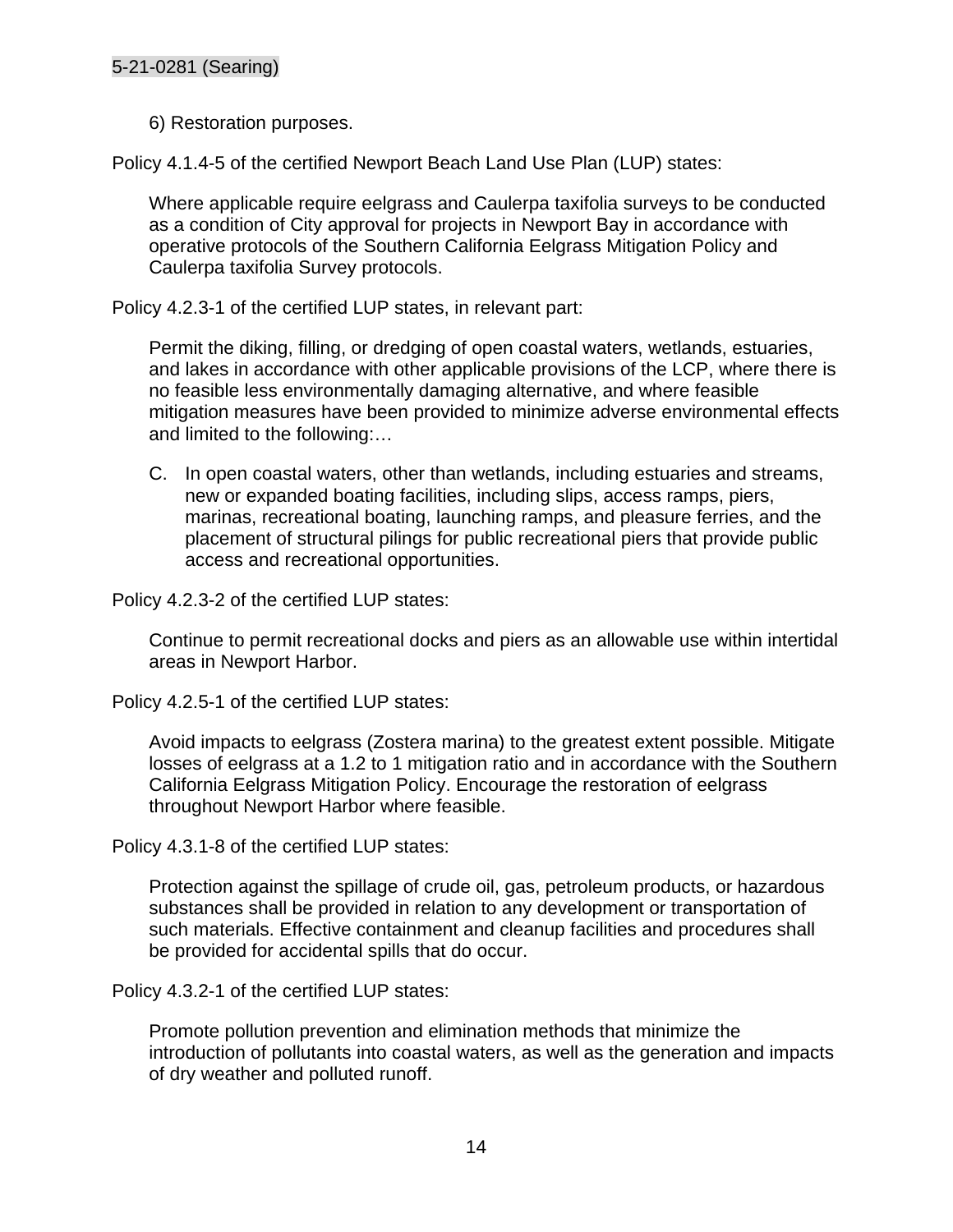Policy 4.3.2-6 of the certified LUP states:

Implement and improve upon best management practices (BMPs) for residences, businesses, new development and significant redevelopment, and City operations.

Policy 4.3.2-7 of the certified LUP states:

Incorporate BMPs into the project design in the following progression:

Site Design BMPs.

Source Control BMPs.

Treatment Control BMPs.

Include site design and source control BMPs in all developments. When the combination of site design and source control BMPs are not sufficient to protect water quality as required by the LCP or Coastal Act, structural treatment BMPs will be implemented along with site design and source control measures.

Policy 4.3.2-22 of the certified LUP states:

Require beachfront and waterfront development to incorporate BMPs designed to prevent or minimize polluted runoff to beach and coastal waters.

Section 21.30C.050 of the Implementation Plan (IP) states, in relevant part:

D. Eelgrass and Marine Habitat.

Pier, pier platform, gangway and dock design shall be designed and sited and make use of materials that will minimize and, where feasible, avoid impacts to eelgrass and marine habitat. Where possible, design structures to avoid any net increase in overall water coverage, and wherever possible reduce the overall water coverage.

F. Pollution Control.

The permittee shall maintain the area delineated on the harbor development permit free and clear from beached or floating rubbish, debris or litter at all times. Adequate safeguards shall be maintained by the permittee to avert any other type of pollution of Newport Harbor from recreational and/or commercial use of the tidelands.

Sections 30230 and 30231 of the Coastal Act require the biological productivity of coastal waters to be maintained and, where feasible, restored. Section 30232 specifies protection against hazardous substances entering coastal waters as one method of protecting biological productivity via maintaining water quality. Section 30233 requires that fill of open coastal waters for the purposes of new boating facilities shall only be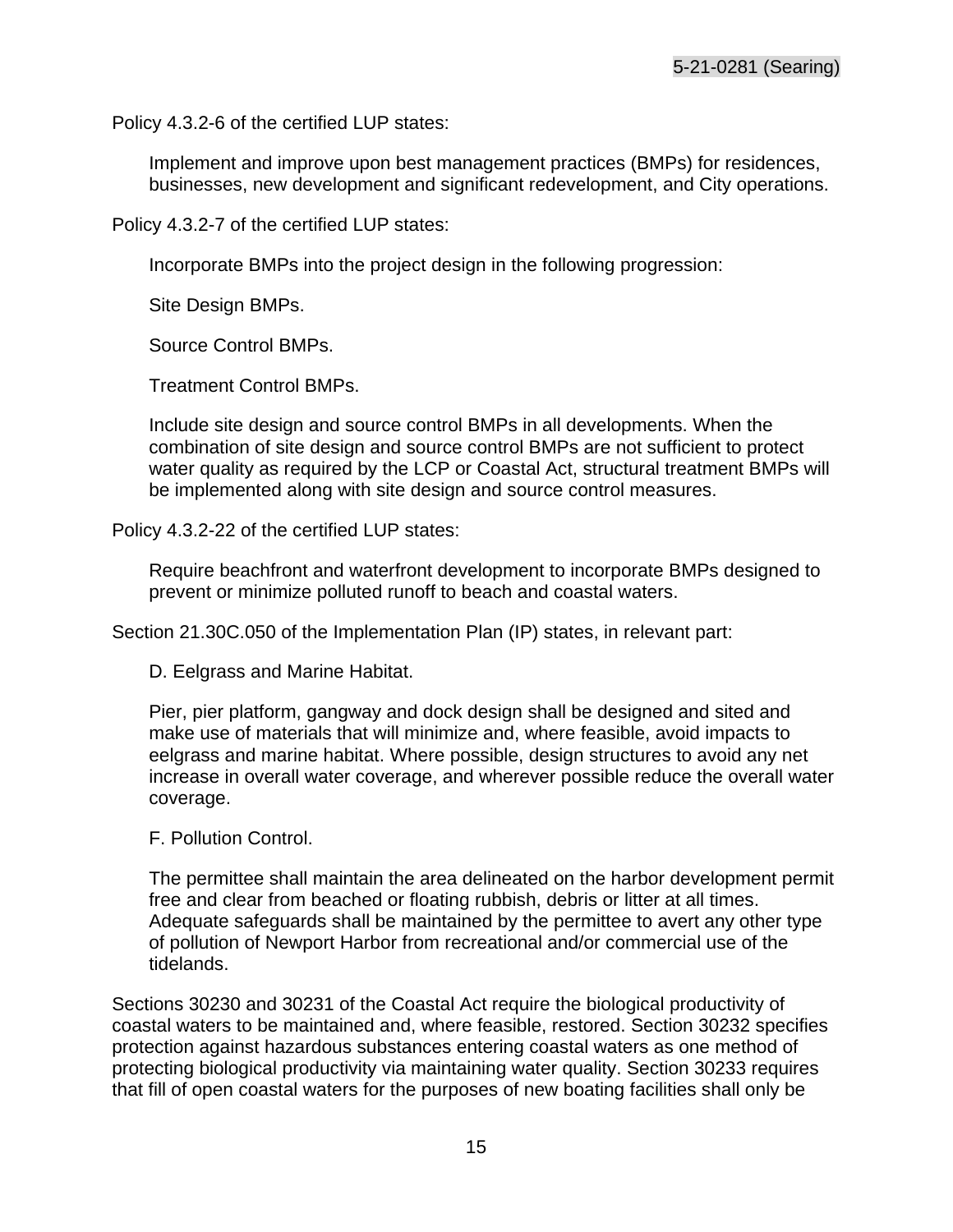permitted "where there is no feasible less environmentally damaging alternative, and where feasible mitigation measures have been provided to minimize adverse environmental effects[.]" These requirements are echoed by relevant policies 4.1 through 4.3 of the certified Newport Beach LUP, as listed above, and Section 21.30C.050 of the City's certified IP.

## **Biological Productivity**

The biological productivity of coastal waters is highly dependent on sunlight for photosynthesis by lower order green algae, phytoplankton, and diatoms that form the basis of the marine food chain. In addition to reduced sunlight and decreases in the biological productivity of coastal waters, increased coverage of coastal waters is a significant concern since it also impedes avian foraging activities. Larger dock structures decrease foraging habitat for sight foraging marine birds, such as the State and federally listed California brown pelican found throughout Newport Harbor. Although the coverage of bay surface area habitat associated with any one project may not seem significant, the cumulative effect of allowing unnecessarily large dock structures and resulting increases in water coverage throughout Newport Harbor could be significant. It should be noted that there are hundreds of private residential docks in Newport Harbor. If each were permitted to increase the amount of fill and water coverage beyond that which is consistent with the Coastal Act, the cumulative effect would be a significant loss of coastal waters and soft bottom habitat.

Eelgrass (*Zostera marina*) can be adversely affected by increased water coverage. Eelgrass is a marine flowering plant that grows in soft sediments within coastal bays and estuaries. Eelgrass canopies consist of shoots and leaves approximately one to three-feet long that typically attract marine invertebrates and fish species. Under normal circumstances, a diverse community of benthic organisms (e.g. clams, crabs, and worms) live within the soft sediments that cover eelgrass root and rhizome mass systems. Eelgrass beds also function as a nursery for many juvenile fishes – including species of commercial and/or sporting value such as California halibut and corbina. Eelgrass beds are also important foraging areas for piscivorous seabirds that seek baitfish attracted to eelgrass cover. Eelgrass is also an important ecological contributor to the detrital (decaying organic material) food web of bays and estuaries as the decaying plant material is consumed by many benthic invertebrates and converted to primary nutrients by bacteria.

#### **Impacts to Soft-Bottom Habitat**

The applicant proposes to remove six existing concrete piles (with 8.2 sq. ft. existing fill) and install four in new locations (with 5.4 sq. ft. proposed fill), resulting in an approximately 2.7 sq. ft. reduction in existing fill onsite. The proposed number of piles constitute the minimum necessary to assure structural stability and will provide additional substrate for eelgrass growth compared to current onsite conditions.

While the proposed gangway (72 sq. ft.) will result in increased water coverage compared to the existing gangway (51 sq. ft.), the proposed dock float and pier (425 cumulative sq. ft.) will offset this with reduction in size from the existing dock float (636 sq. ft.). The overall water coverage will thus be reduced by 190 sq. ft. **[\(Exhibit 2\)](https://documents.coastal.ca.gov/reports/2022/4/f13a/f13a-4-2022-exhibits.pdf)**.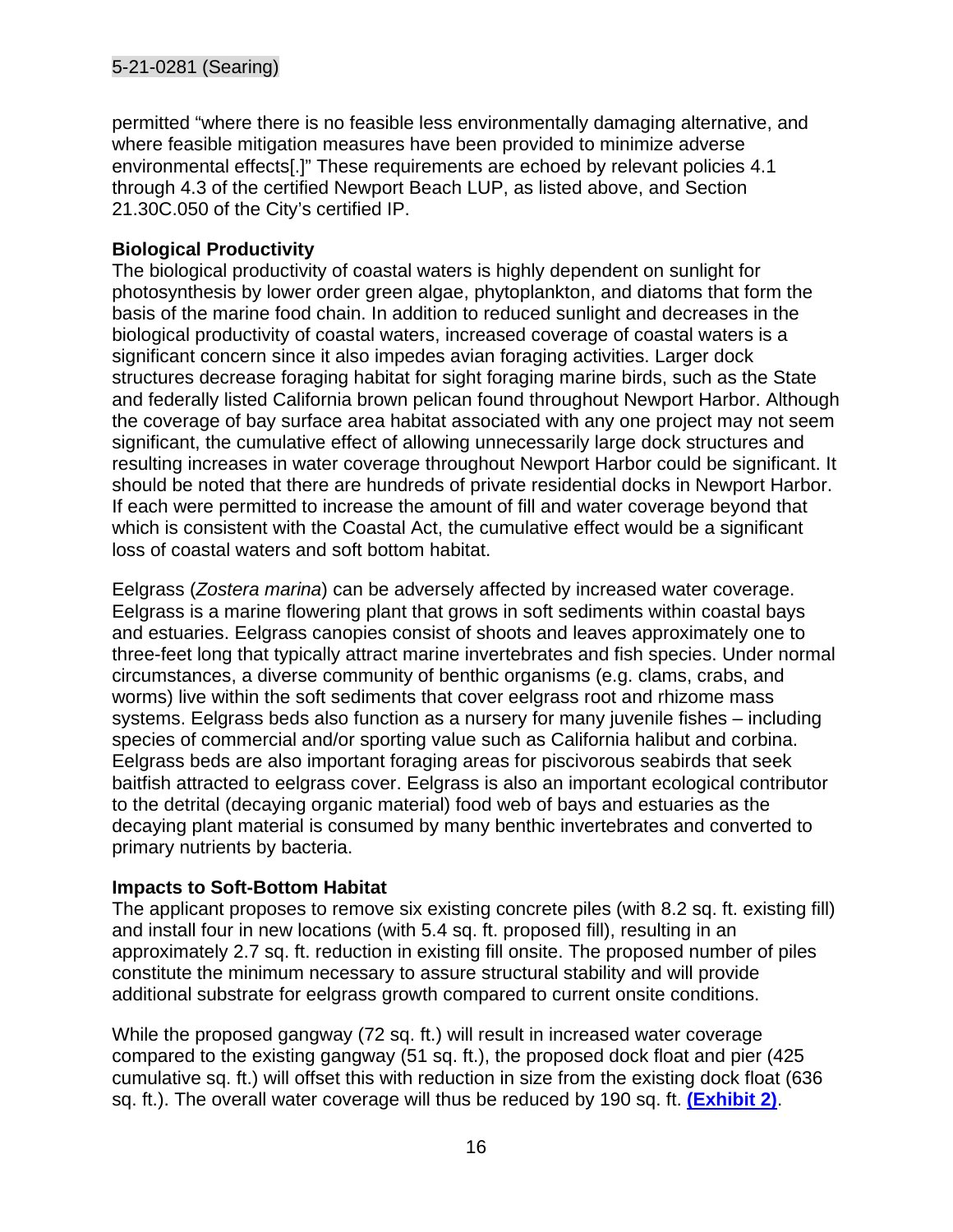Regardless, the Commission must analyze new overwater development independently of existing coverage. The proposed dock system is of a similar size to docks in the surrounding area and is consistent with past Commission actions in the area. More importantly, it has been designed at the minimum size to ensure the structural stability necessary for private recreational boating opportunities with commonly-sized recreational vessels. The City of Newport Beach has developed Harbor Design Criteria which, though not certified by the Coastal Commission, provide guidelines for designing dock systems to minimize water coverage while providing a usable dock. The proposed project is generally consistent with those guidelines and standards.

While the proposed dock size does not pose an issue with regard to water coverage, the dock location does pose an issue. The applicant's submitted eelgrass survey, conducted on October 18, 2020, indicates an eelgrass bed extending the full 30-ft. width of the project area as of the survey date. Any new dock system compliant with the City's Harbor Design Criteria would result in impact to some portion of the eelgrass bed, based on its location. However, the vegetated width varies throughout the eelgrass bed—the amount of direct shading can be minimized by locating the proposed dock over a narrow portion of the eelgrass bed.

The applicant's initial proposal located the dock float in a position that provided a 12-ft. and 10-ft. buffer on either side to accommodate the applicant's two private, recreational vessels, resulting in 46 sq. ft. of direct eelgrass shading. In order to file a complete application, the applicant was required to provide project alternatives (including a revised project design) that would minimize adverse impacts to marine resources. The applicant indicated that the "no-project" alternative—maintaining the existing dock float, gangway, and pier—was not feasible, as the existing dock has reached the end of its functional design life. Replacing the existing dock within the existing footprint is also not feasible while adhering to relevant Harbor Design Guidelines, and would not reduce water coverage and fill to the greatest extent feasible.

The applicant subsequently provided four alternative dock designs **[\(Exhibit 3\)](https://documents.coastal.ca.gov/reports/2022/4/f13a/f13a-4-2022-exhibits.pdf)**. Alternative 1 is a U-shaped dock, which would result in 579 sq. ft. of coverage, 6.8 sq. ft. of fill, and 82 sq. ft. of eelgrass shading for compliance with the City's Harbor Design Criteria. This alternative would increase all three parameters compared to the initial proposal. Alternative 2 is a T-shaped dock, which would result in 588 sq. ft. of coverage, 6.8 sq. ft. of fill, and 70 sq. ft. of eelgrass shading for compliance with the City's Harbor Design Criteria. This alternative would also increase all three parameters compared to the initial proposal. Alternative 3 is an I-shaped dock which is similar to the initial proposal with regard to 497 sq. ft. of coverage and 5.4 sq. ft. of fill, but shifts the dock float 1.5-ft. east to result in 37 sq. ft. of eelgrass shading. This alternative reduces overall water coverage and fill from the existing condition onsite and results in less eelgrass shading compared with the initial proposal. The applicant communicated concerns with this design, however, due to the reduced buffer widths that wouldn't allow the applicant's 10-ft. and 12-ft. wide private vessels.

The applicant provided a final Alternative 4, an I-shaped dock similar to the initial proposal, with 497 sq. ft. of coverage and 5.4 sq. ft. of fill, but shifts the dock float two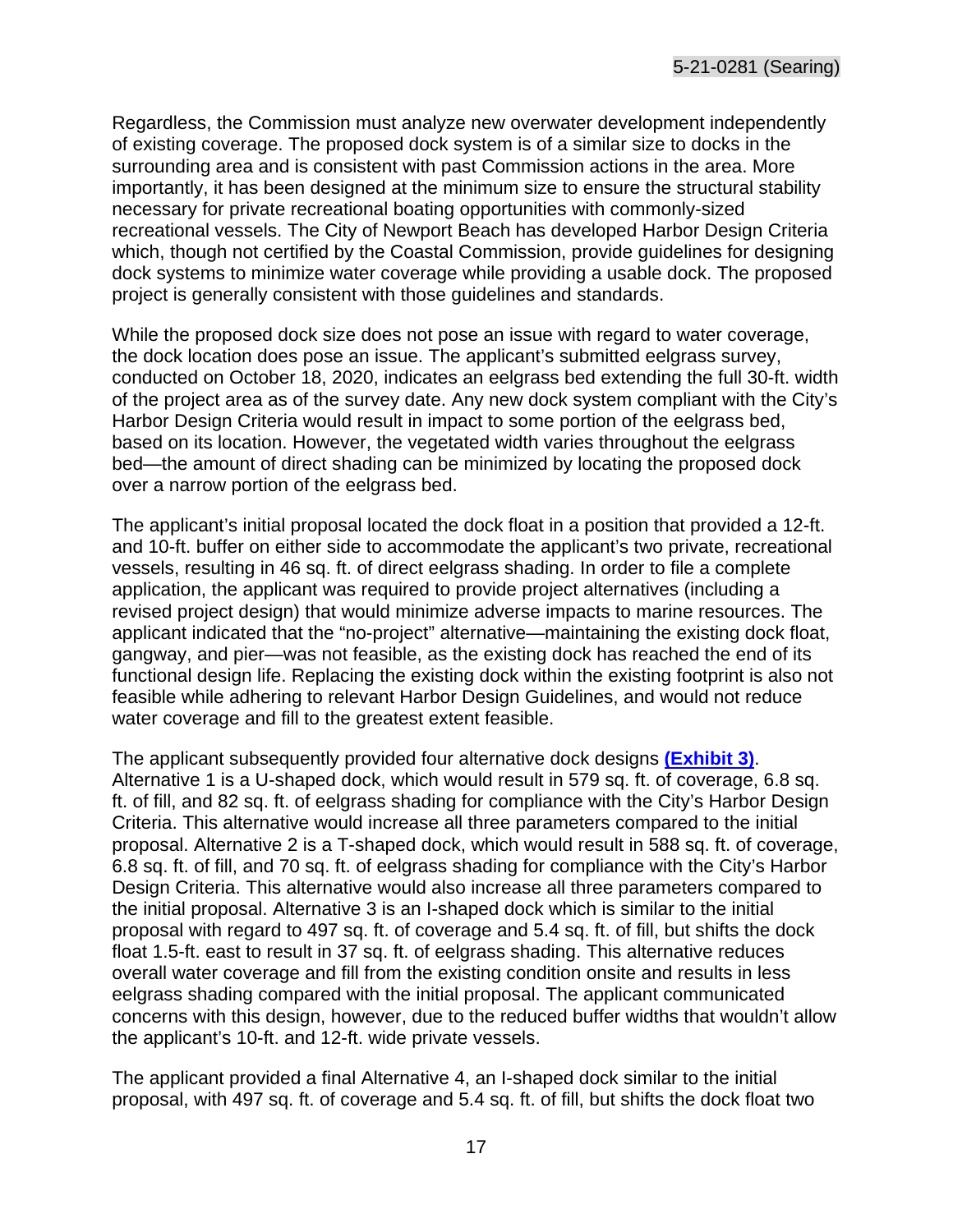#### 5-21-0281 (Searing)

feet east to result in 33 sq. ft. of eelgrass shading. Alternative 4 also relocates a pile further from the existing eelgrass bed to reduce potential impacts associated with installation disturbance. This alternative minimizes eelgrass shading to the greatest extent feasible, compared to all other alternatives except the "no-project" alternative. Unlike the "no-project" alternative, it also reduces the total existing water coverage onsite by 190 sq. ft. and provides a usable dock compliant with the minimum size allowed by the City's design guidelines. Overall, Alternative 4 is the least environmentally damaging alternative. To ensure the project proceeds as revised, **Special Condition 1** requires the applicant submit final project plans consistent with the plans dated March 3, 2022 (which show Alternative 4) for Executive Director approval prior to CDP issuance.

The applicant proposes to mitigate the 33 sq. ft. eelgrass impact of Alternative 4 at a 1.38:1 ratio via the submitted Eelgrass Mitigation and Monitoring Plan, dated October 14, 2020 (the date of the initial eelgrass survey). The Eelgrass Mitigation Plan proposes to relocate the impacted eelgrass adjacent to the project area. The transplant site is located at near the channelward edge of the project area, with the intent of connecting a smaller, existing eelgrass bed (located just outside the project area) to the larger, impacted bed. Eelgrass would be harvested in bundles and planted in a grid over a three-day period, within 30 days of the project completion and prior to the next period of active growth beginning March 1. The eelgrass transplant site would be monitored for success criteria within a five-year period, with the ultimate requirement of 100% area coverage in the transplant area, as well as 85% shoot density in the transplant area, by the end of the fifth year. If the transplant area fails to meet this criteria, a supplementary transplant area will subsequently be planted to meet the 1.38:1 mitigation ratio. The applicant has provided a revised mitigation plan to reflect the impacts posed by Alternative 4; however, additional revisions may be required by the CDFW. **Special Condition 1** therefore requires the applicant to submit a final eelgrass mitigation and monitoring plan in substantial conformance with the plan dated October 14, 2020 (submitted to Commission staff on March 18, 2022) for Executive Director approval prior to issuance of the subject CDP.

The eelgrass impact estimation and mitigation described above are dependent on the results of the eelgrass survey conducted on October 14, 2020. Eelgrass surveys completed between August through October are valid until the resumption of active growth (in this case, March 1, 2021). This date has passed and the subject eelgrass survey is no longer valid for project construction. Therefore, the Commission imposes **Special Condition 2**, which requires a new pre-construction eelgrass survey and identifies the procedures necessary to be completed prior to beginning construction. **Special Condition 2** requires an additional post-construction eelgrass survey and, if any new impacts to eelgrass are shown beyond the 33 sq. ft. of impact estimated by the pre-construction survey, requires the applicant to mitigate the additional impact at a ratio of 1.38:1.

Additionally, the applicant's proposed eelgrass transplant mitigation must be approved by local resource permitting agencies, including CDFW. To ensure that the proposed project adheres to the requirements from other resource agencies, and to account for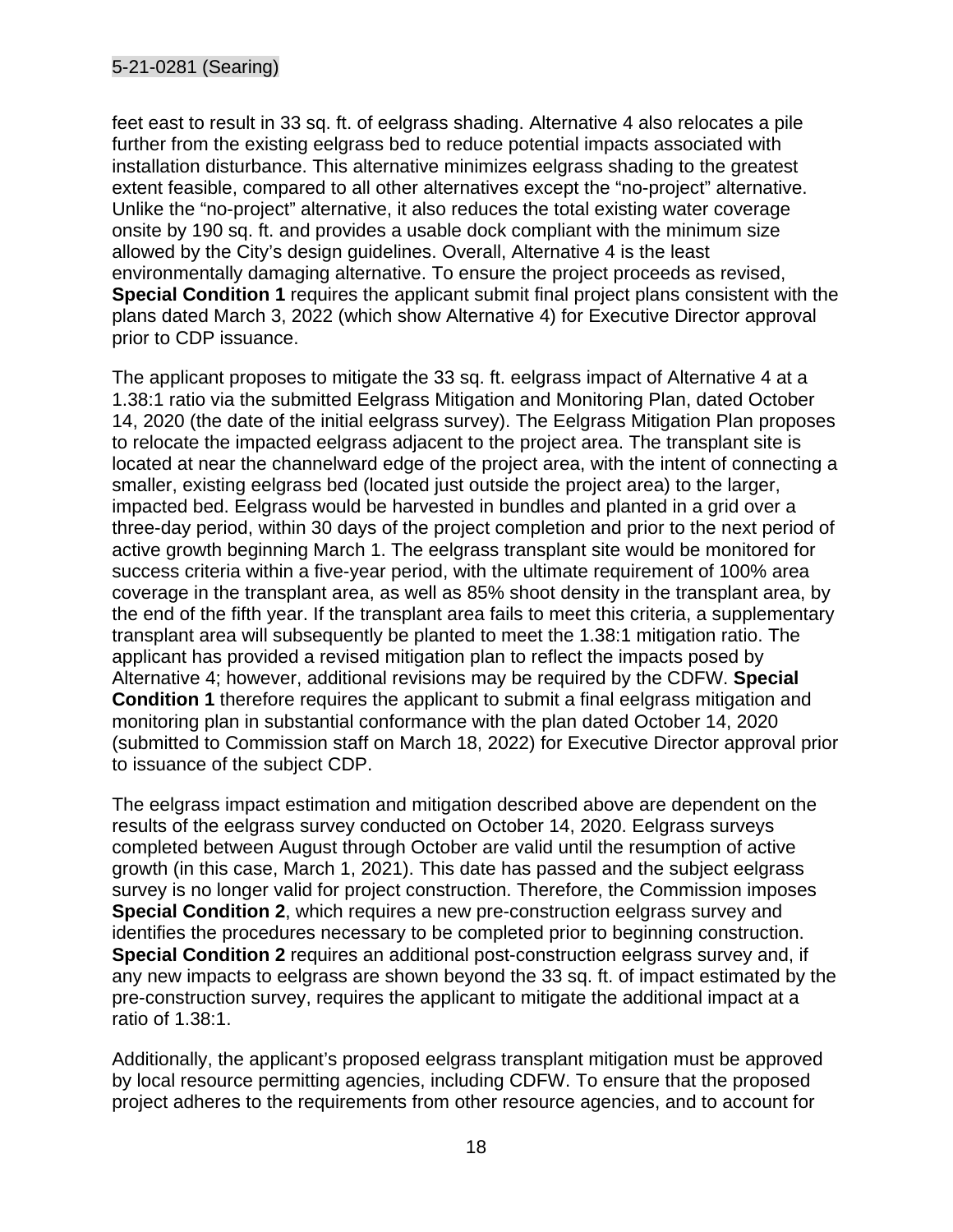changes to other resource agency permits that may be necessary given the design alternative required by the Commission, **Special Condition 7** requires the applicants to comply with all requirements and mitigation measures from the CDFW, the RWQCB, the USACE, and the USFWS with respect to preservation and protection of water quality and marine environment. If the proposed eelgrass mitigation plan is not approved by local permitting agencies, the applicant must apply for a CDP amendment or new CDP to propose an alternate form of mitigation.

The applicant submitted the fee associated with an Administrative Permit for the subject application; however, the direct eelgrass impacts and special conditions for mitigation detailed above required the application to be scheduled on the Commission's regular calendar. Thus, **Special Condition 9** requires the applicant to submit the remaining application fee associated with projects resulting in less than 1,000 gross sq. ft. of new development other than residential development prior to issuance of the subject CDP.

#### **Caulerpa and Soft-Bottom Habitat**

In 1999, *Caulerpa spp.* ("Caulerpa") was first discovered in portions of Huntington Harbor. Caulerpa is a non-native, invasive marine algae identified as a significant threat to California's coastal marine environment, due to its ability to displace native aquatic plant species and habitats (including eelgrass). Caulerpa is known to grow on rock, sand, or mud substrates in both shallow and deep-water areas. Information available from NMFS indicates that Caulerpa can grow in large monotypic stands within which no native aquatic plant species can co-exist. Native seaweeds, seagrasses, and kelp forests can be displaced, which can adversely impact marine biodiversity, causing attendant impacts upon fishing, recreational diving, and tourism.

The applicant has submitted a Caulerpa survey conducted in conjunction with the eelgrass survey on October 14, 2020. The bathymetric surveys did not find evidence of Caulerpa onsite—however, Caulerpa surveys only remain valid for 90 days. In April 2021, a specimen of a potentially invasive seaweed (Caulerpa prolifera) was collected from within Newport Bay. The genus Caulerpa consists of approximately 75 different species of single-celled aquatic organisms that can grow rapidly and have the potential to adversely impact native marine habitat along the West Coast.

Given the proximity of Alamitos Bay and the project site to the Newport Bay and the potential for the Caulerpa species to take over eelgrass and other marine habitat in the project vicinity, **Special Condition 3** requires the applicant to submit updated Caulerpa surveys no earlier than 90 days, and no later than 30 days, prior to commencement of project construction. If any Caulerpa is found on the project site, **Special Condition 3**  requires the applicant to comply with specific procedures for Caulerpa removal and provision of proof of removal. The surveys must be consistent with the requirements for bottom-disturbing activities in infected systems specified in the Caulerpa Control Protocol developed in consultation with the Army Corps, National Marine Fisheries Service, California Department of Fish and Wildlife, and the Water Boards. To protect the biological resources onsite from any potential future impacts, **Special Condition 4** requires that the applicant must obtain a permit amendment or a new permit for any future repair or maintenance of the proposed dock system.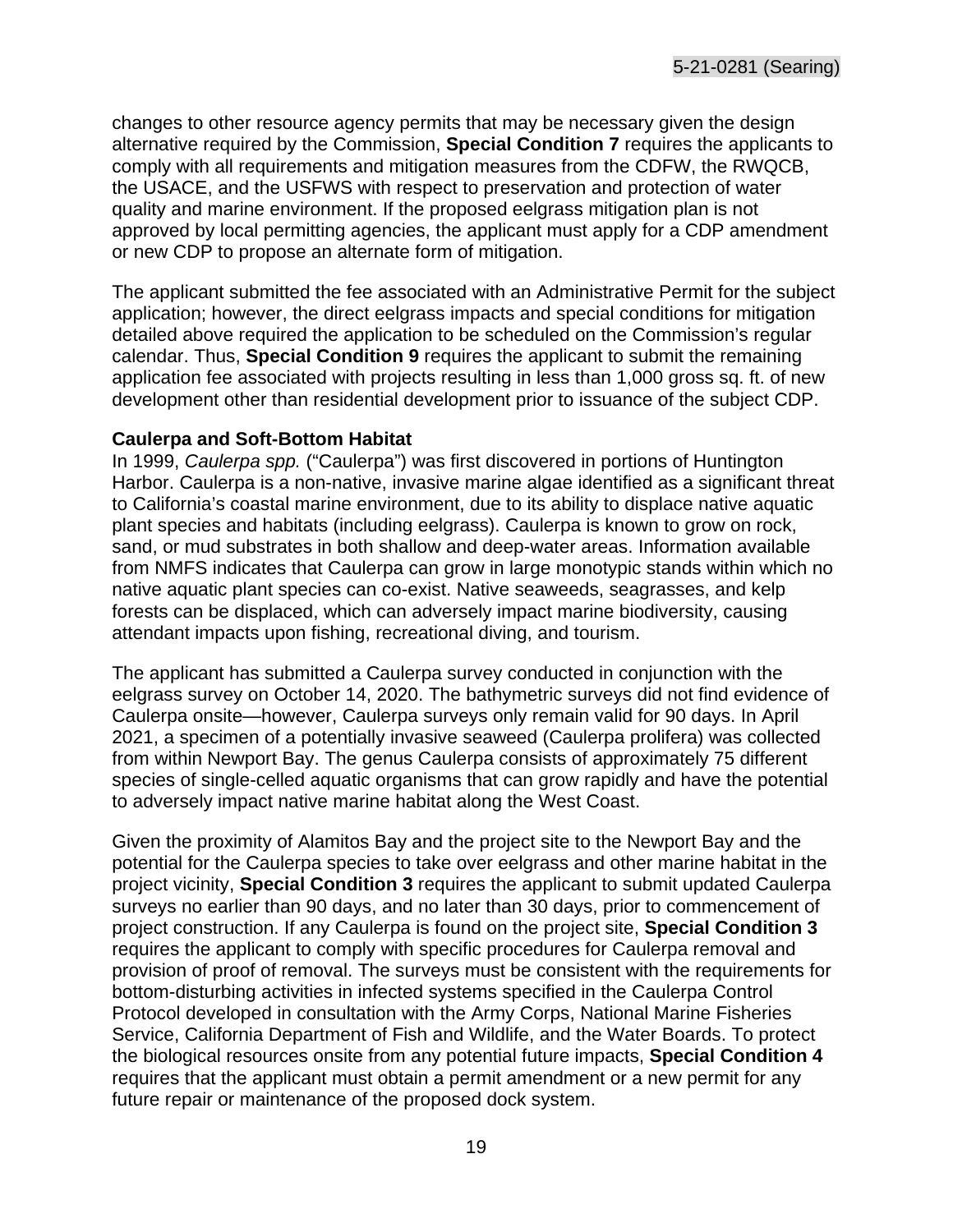#### **Construction and Post-Construction Impacts**

The proposed work will occur in and over coastal waters. The storage or placement of construction material, debris, or waste in a location where it could be discharged into coastal waters would result in adverse impacts on the marine environment. The applicants are proposing Best Management Practices (BMPs) for reducing or eliminating construction-related impacts to water quality during construction, such as placing a catch bucket and floating boom at the project site to prevent debris from entering the water and to also capture floating debris. The Commission imposes **Special Condition 5**, which requires appropriate storage and handling of construction equipment and materials to minimize the potential for pollutants to enter coastal waters. To reduce the potential for post-construction impacts to water quality, **Special Condition 6** requires the continued use and maintenance of post-construction BMPs.

#### **Conclusion**

The project proposes fill of open coastal waters, but has been conditioned to comply with the least environmentally damaging alternative feasible (Alternative 4) and to include mitigation measures to address the adverse environmental effects of eelgrass shading. As conditioned, the project will also comply with pre- and post-construction BMPs to avoid impacts to water quality and biological productivity. The project will also avoid adverse environmental impacts associated with invasive Caulerpa.

Thus, as conditioned, the Commission finds that the proposed project is consistent with Sections 30230, 30231, 30232, and 30233 of the Coastal Act and with relevant portions of the City's certified LCP used as guidance that generally require maintaining, protecting, and enhancing the biological productivity and the water quality of coastal waters.

## <span id="page-19-0"></span>**C. Public Access and Recreation**

Section 30210 of the Coastal Act states:

In carrying out the requirement of Section 4 of Article X of the California Constitution, maximum access, which shall be conspicuously posted, and recreational opportunities shall be provided for all the people consistent with public safety needs and the need to protect public rights, rights of private property owners, and natural resource areas from overuse.

Section 30220 of the Coastal Act states:

Coastal areas suited for water-oriented recreational activities that cannot readily be provided at inland water areas shall be protected for such uses.

Section 30221 of the Coastal Act states:

Oceanfront land suitable for recreational use shall be protected for recreational use and development unless present and foreseeable future demand for public or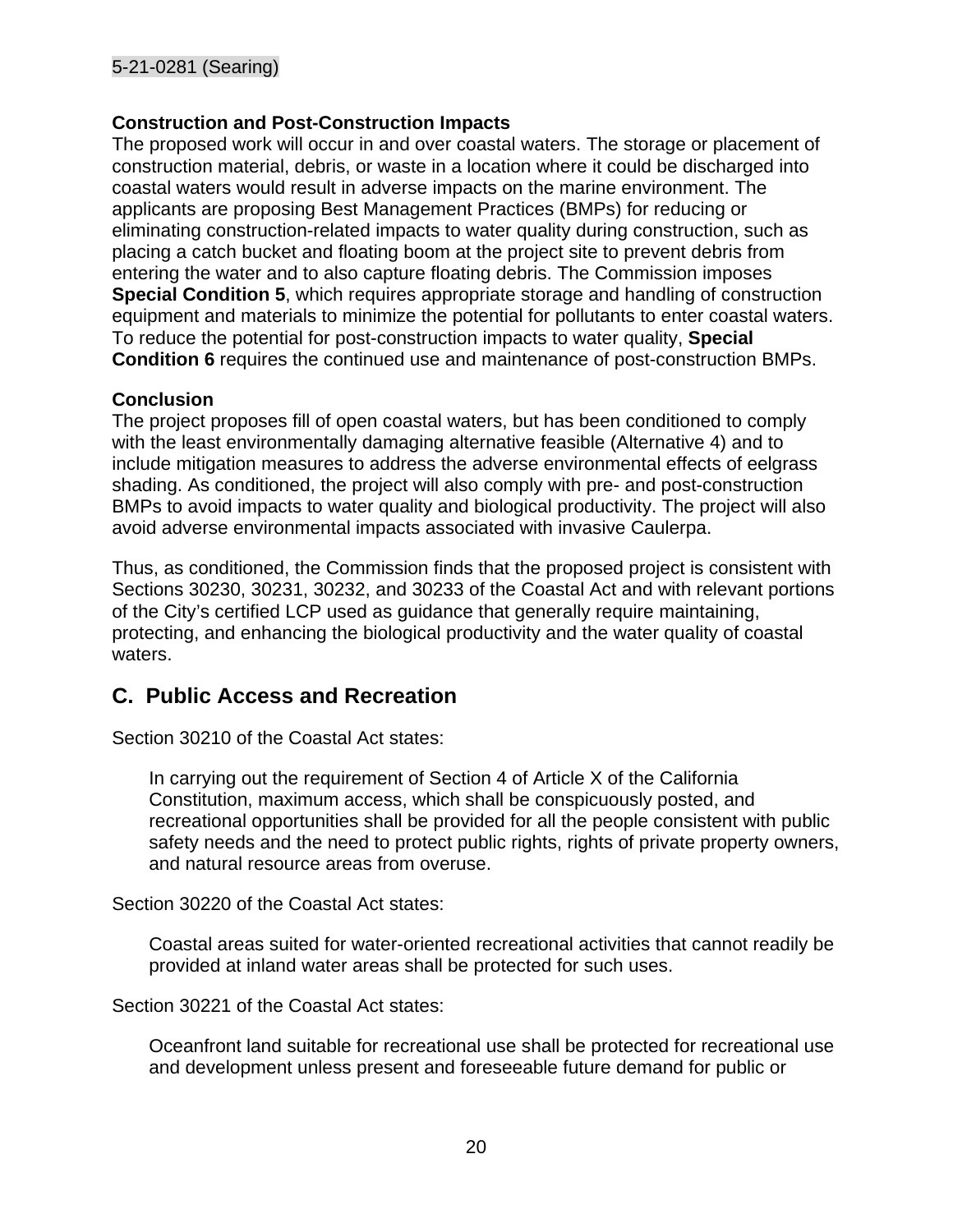commercial recreational activities that could be accommodated on the property is already adequately provided for in the area.

Section 30224 of the Coastal Act states:

Increased recreational boating use of coastal waters shall be encouraged, in accordance with this division, by developing dry storage areas, increasing public launching facilities, providing additional berthing space in existing harbors, limiting non-water-dependent land uses that congest access corridors and preclude boating support facilities, providing harbors of refuge, and by providing for new boating facilities in natural harbors, new protected water areas, and in areas dredged from dry land.

Section 21.30.015 of the certified Newport Beach IP states, in relevant part:

D. Waterfront Development

1. Applicability. This subsection applies to coastal development permit applications for development on residential and nonresidential properties fronting on the waterfront of Newport Bay…

2. Considerations. In reviewing a coastal development permit application for development along the waterfront, the review authority shall consider the following:…

f. Whether any boating facilities (e.g., piers, pier platforms, gangways and dock floats) associated with waterfront development are so sited and designed to protect, and where feasible, expand and enhance public access to and along shoreline areas;

g. Whether the structure is nonconforming with regard to setbacks from the shoreline, bluff and/or bulkhead; and

h. For improvements to existing structures, whether the proposed improvements increase the degree of nonconformity or result in replacement of more than fifty (50) percent of the existing structure.

Section 21.30.050 of the IP states, in relevant part:

A. Protection of Coastal Access and Resources. All harbor structures, including remodels of, additions to, or replacement of existing structures, and new structures, shall be designed and sited so as not to obstruct public access and to minimize impacts to coastal views and coastal resources…

G. Piers.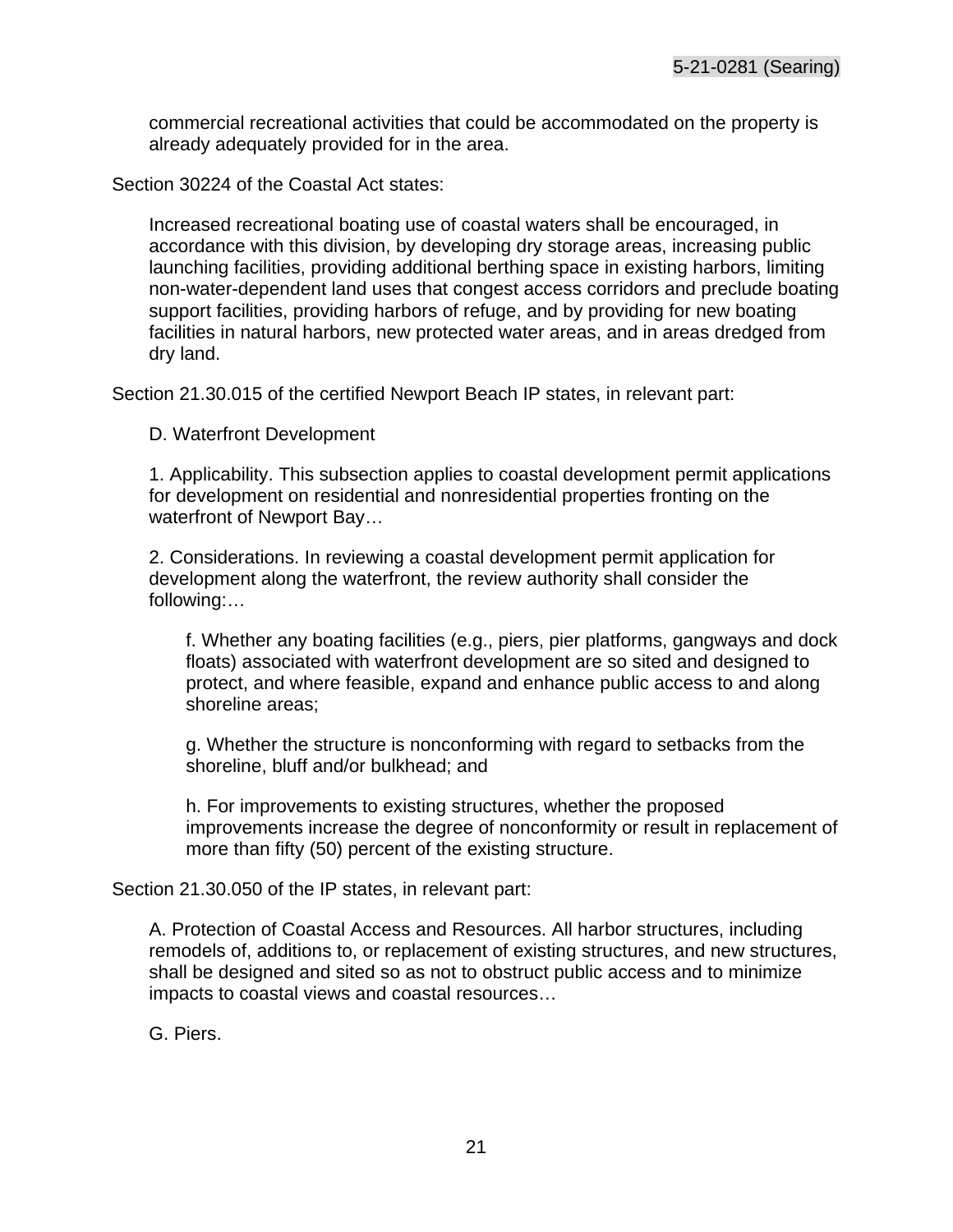1. Limits on Use. Only piers, floats and patio decks and their appurtenances pursuant to subsection (G)(5) of this section shall be permitted bayward of the bulkhead…

Section 21.38.040 of the IP states, in relevant part:

A. Maintenance and Repairs. Routine maintenance and repairs may be made to nonconforming principal and accessory structures. The replacement of fifty (50) percent or more of a structure is not repair and maintenance but instead constitutes a replacement structure…

Policy 3.1.1-1 of the certified LUP states:

Protect, and where feasible, expand and enhance public access to and along the shoreline and to beaches, coastal waters, tidelands, coastal parks, and trails.

Policy 3.1.1-9 of the certified LUP states:

Protect, expand, and enhance a system of public coastal access that achieves the following:

Maximizes public access to and along the shoreline;

Policy 3.1.1-11 of the certified LUP states:

Require new development to minimize impacts to public access to and along the shoreline.

Policy 3.1.4-3 of the certified LUP states:

Design and site piers, including remodels of and additions to existing piers so as not to obstruct public lateral access and to minimize impacts to coastal views and coastal resources.

Policy 3.1.4-4 of the certified LUP states:

In residential areas, limit structures bayward of the bulkhead line to piers and floats. Limit appurtenances and storage areas to those related to vessel launching and berthing.

Policy 4.2.3-17 of the certified LUP states, in relevant part:

Continue to limit residential and commercial structures permitted to encroach beyond the bulkhead line to piers and docks used exclusively for berthing of vessels…

Coastal Act Section 30210 requires that maximum public access and recreational opportunities be provided, and that development not interfere with the public's right to access the coast. Additionally, sections 30220 and 30221 of the Coastal Act protect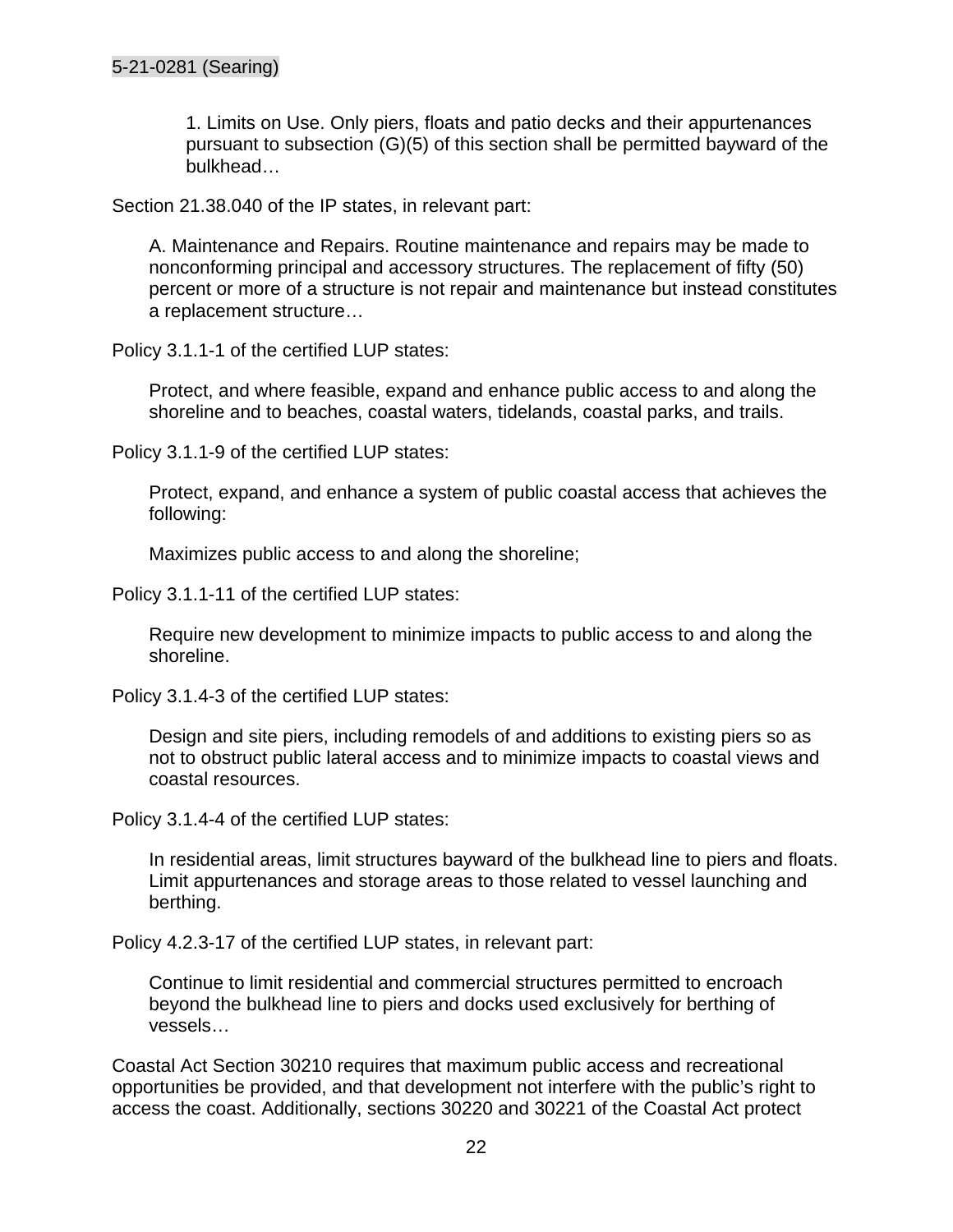coastal areas suited for water-oriented recreational activities and oceanfront land for recreational uses, such as boating. The City's certified LCP also includes a number of similar policies that protect public access. Newport Harbor is well known as a popular spot for recreational boating. Numerous private boat docks and public marinas line the shores of the harbor. Sandy shoreline areas along the bay are also used for access/recreation, including swimming and hand launching of small watercraft such as kayaks and stand up paddleboards.

The proposed project includes the removal and replacement of an existing private boat dock system associated with residential development. The proposed project extends out into public tidelands and submerged lands in Newport Bay that are administered by the City of Newport Beach pursuant to a Tidelands Grant (City of Newport Beach Tidelands and Submerged Lands in Newport Bay – Statutes of 919, Chapter 494, Page 1011 and Statutes of 1927, Chapter 70, Page 125). There is no direct public pedestrian access to public tidelands through the private residential lot at the subject site. However, lateral public access is available along an existing public walkway, which occurs bayward of the landside residence and fronts the harbor bulkhead along the perimeter of Balboa Island.

The proposed dock system extends four feet beyond the U.S. Pierhead Line, as allowed by the City of Newport Beach Harbor Permit Policy allowing up to 10-ft. encroachment between U.S. Bulkhead Station Nos. 256 and 259. The proposed dock does not impact the approximately 700-ft. wide navigable channel between Balboa Island and Balboa Peninsula. In order to preserve and maintain access to the Public Trust Tidelands, **Special Condition 8** states that the approval of a CDP for the project does not waive any public rights or interest that exist or may exist on the property.

Thus, as conditioned, the Commission finds that the proposed project is consistent with Sections 30210, 30220, 30221, and 30224 of the Coastal Act and the City's certified LCP used as guidance regarding the public's right of access to the sea and does not interfere with recreational opportunities on public tidelands.

# <span id="page-22-0"></span>**D. Local Coastal Program**

On January 13, 2017, the City of Newport Beach LCP was effectively certified. Development proposed bayward of the property line is located within the Commission's jurisdiction and consequently, the standard of review is Chapter 3 of the Coastal Act, and the certified LCP serves as guidance. As conditioned, the proposed development within the Commission's original jurisdiction is consistent with Chapter 3 of the Coastal Act.

# <span id="page-22-1"></span>**E. California Environmental Quality Act (CEQA)**

Section 13096 of Title 14 of the California Code of Regulations requires Commission approval of Coastal Development Permit applications to be supported by findings showing the approval, as conditioned, to be consistent with any applicable requirements of the California Environmental Quality Act (CEQA). Section 21080.5(d)(2)(A) of CEQA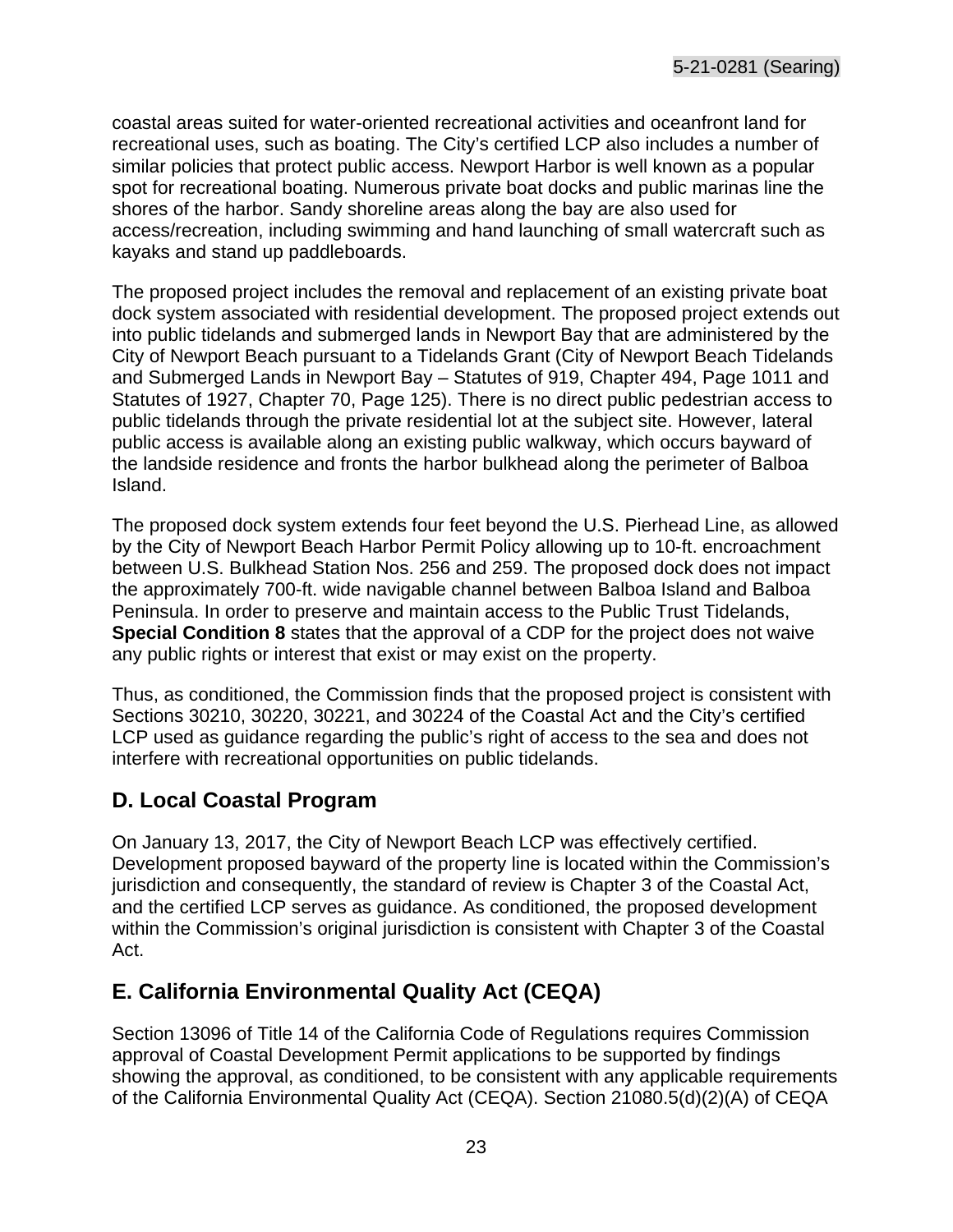prohibits a proposed development from being approved if there are feasible alternatives or feasible mitigation measures available which would substantially lessen any significant adverse effect which the activity may have on the environment. The Commission's regulatory program for reviewing and granting CDPs has been certified by the Resources Secretary to be the functional equivalent of CEQA. (14 CCR § 15251(c).)

In this case, the City of Newport Beach Harbor Resources Division is the lead agency and the Commission is a responsible agency for the purposes of CEQA. The City of Newport Beach determined on February 24, 2021, that the proposed project is categorically exempt from CEQA pursuant to CEQA Guidelines Class 1 (Section 15301), Existing Facilities, and Class 2 (Section 15302), Replacement and Reconstruction. The Commission finds that the proposed project, as conditioned, is the least environmentally damaging feasible alternative and is consistent with the resource protection requirements of the Coastal Act and CEQA.